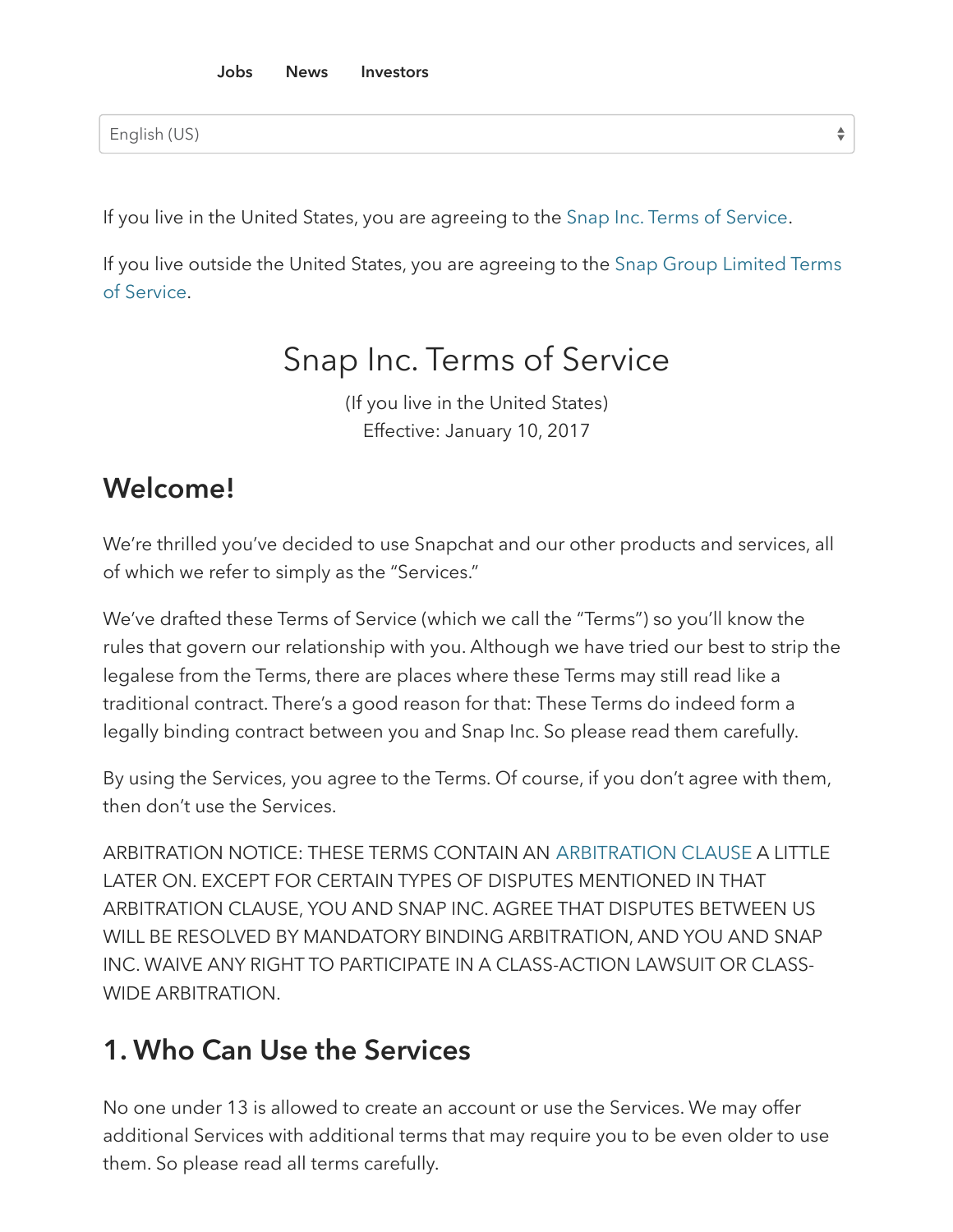By using the Services, you state that:

- You can form a binding contract with Snap Inc.
- You are not a person who is barred from receiving the Services under the laws of the United States or any other applicable jurisdiction—meaning that you do not appear on the U.S. Treasury Department's list of Specially Designated Nationals or face any other similar prohibition.
- You will comply with these Terms and all applicable local, state, national, and international laws, rules, and regulations.

If you are using the Services on behalf of a business or some other entity, you state that you are authorized to grant all licenses set forth in these Terms and to agree to these Terms on behalf of the business or entity. If you are using the Services on behalf of an entity of the U.S. [Government,](https://www.snap.com/en-US/terms/us-amendment/) you agree to the Amendment to Snap Inc. Terms of Service for U.S. Government Users.

## 2. Rights We Grant You

Snap Inc. grants you a personal, worldwide, royalty-free, non-assignable, nonexclusive, revocable, and non-sublicensable license to access and use the Services. This license is for the sole purpose of letting you use and enjoy the Services' benefits in a way that these Terms and our usage policies, such as our [Community](https://support.snapchat.com/a/guidelines) Guidelines, allow.

Any software that we provide you may automatically download and install upgrades, updates, or other new features. You may be able to adjust these automatic downloads through your device's settings.

You may not copy, modify, distribute, sell, or lease any part of our Services, nor may you reverse engineer or attempt to extract the source code of that software, unless laws prohibit these restrictions or you have our written permission to do so.

### 3. Rights You Grant Us

Many of our Services let you create, upload, post, send, receive, and store content. When you do that, you retain whatever ownership rights in that content you had to begin with. But you grant us a license to use that content. How broad that license is depends on which Services you use and the Settings you have selected.

For all Services other than Live, Local, and any other crowd-sourced Service, you grant Snap Inc. and our affiliates a worldwide, royalty-free, sublicensable, and transferable license to host, store, use, display, reproduce, modify, adapt, edit, publish, and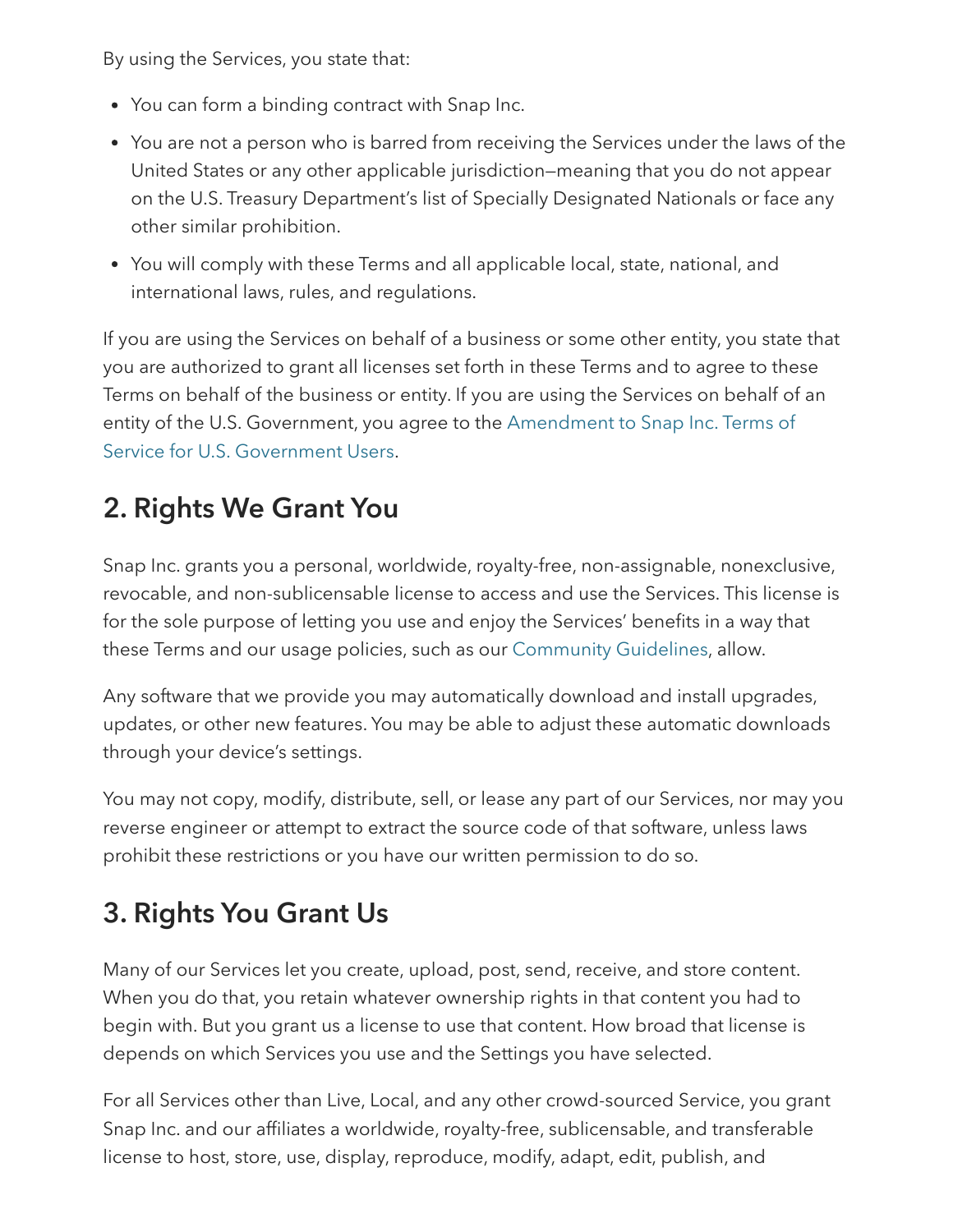distribute that content. This license is for the limited purpose of operating, developing, providing, promoting, and improving the Services and researching and developing new ones.

Because Live, Local, and any other crowd-sourced Services are inherently public and chronicle matters of public interest, the license you grant us for content submitted to those Services is broader. In addition to granting us the rights mentioned in the previous paragraph, you also grant us a perpetual license to create derivative works from, promote, exhibit, broadcast, syndicate, sublicense, publicly perform, and publicly display content submitted to Live, Local, or any other crowd-sourced Services in any form and in any and all media or distribution methods (now known or later developed). To the extent it's necessary, when you appear in, create, upload, post, or send Live, Local, or other crowd-sourced content, you also grant Snap Inc., our affiliates, and our business partners the unrestricted, worldwide, perpetual right and license to use your name, likeness, and voice. This means, among other things, that you will not be entitled to any compensation from Snap Inc., our affiliates, or our business partners if your name, likeness, or voice is conveyed through Live, Local, or other crowd-sourced Services, either on the Snapchat application or on one of our business partner's platforms.

For information about how to tailor who can watch your content, please take a look at our [Privacy](https://www.snap.com/en-US/privacy/privacy-policy/) Policy and [Support](https://support.snapchat.com/) Site.

While we're not required to do so, we may access, review, screen, and delete your content at any time and for any reason, including if we think your content violates these Terms. You alone, though, remain responsible for the content you create, upload, post, send, or store through the Service.

The Services may contain advertisements. In consideration for Snap Inc. letting you access and use the Services, you agree that we, our affiliates, and our third-party partners may place advertising on the Services. Because the Services contain content that you and other users provide us, advertising may sometimes appear near your content.

We always love to hear from our users. But if you volunteer feedback or suggestions, just know that we can use your ideas without compensating you.

#### 4. The Content of Others

Much of the content on our Services is produced by users, publishers, and other third parties. Whether that content is posted publicly or sent privately, the content is the sole responsibility of the person or organization that submitted it. Although Snap Inc. reserves the right to review or remove all content that appears on the Services, we do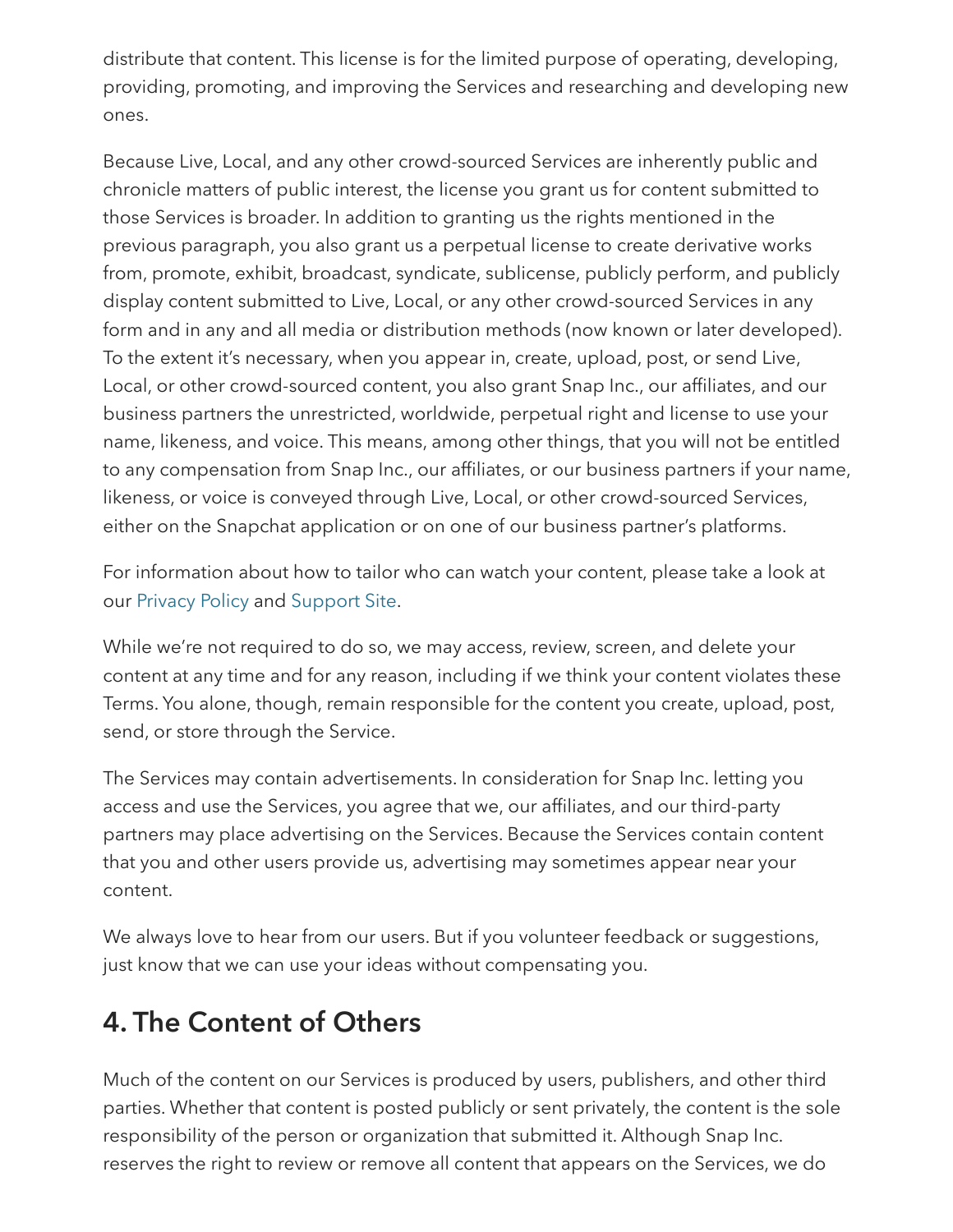not necessarily review all of it. So we cannot—and do not—take responsibility for any content that others provide through the Services.

Through these Terms and our [Community](https://support.snapchat.com/a/guidelines/) Guidelines, we make clear that we do not want the Services put to bad uses. But because we do not review all content, we cannot guarantee that content on the Services will always conform to our Terms or Guidelines.

#### 5. Privacy

Your privacy matters to us. You can learn how we handle your information when you use our Services by reading our [Privacy](https://www.snap.com/en-US/privacy/privacy-policy/) Policy. We encourage you to give the Privacy Policy a careful look because, by using our Services, you agree that Snap Inc. can collect, use, and share your information consistent with that policy.

#### 6. Respecting Other People's Rights

Snap Inc. respects the rights of others. And so should you. You therefore may not use the Services in a manner that:

- violates or infringes someone else's rights of publicity, privacy, copyright, trademark, or other intellectual-property right.
- bullies, harasses, or intimidates.
- defames.
- spams or solicits our users.

You must also respect Snap Inc.'s rights. These Terms do not grant you any right to:

- use branding, logos, designs, photographs, videos, or any other materials used in our Services.
- copy, archive, download, upload, distribute, syndicate, broadcast, perform, display, make available, or otherwise use any portion of the Services or the content on the Services except as set forth in these Terms.
- use the Services, any tools provided by the Services, or any content on the Services for any commercial purposes without our consent.

In short: You may not use the Services or the content on the Services in ways that are not authorized by these Terms. Nor may you help anyone else in doing so.

## 7. Respecting Copyright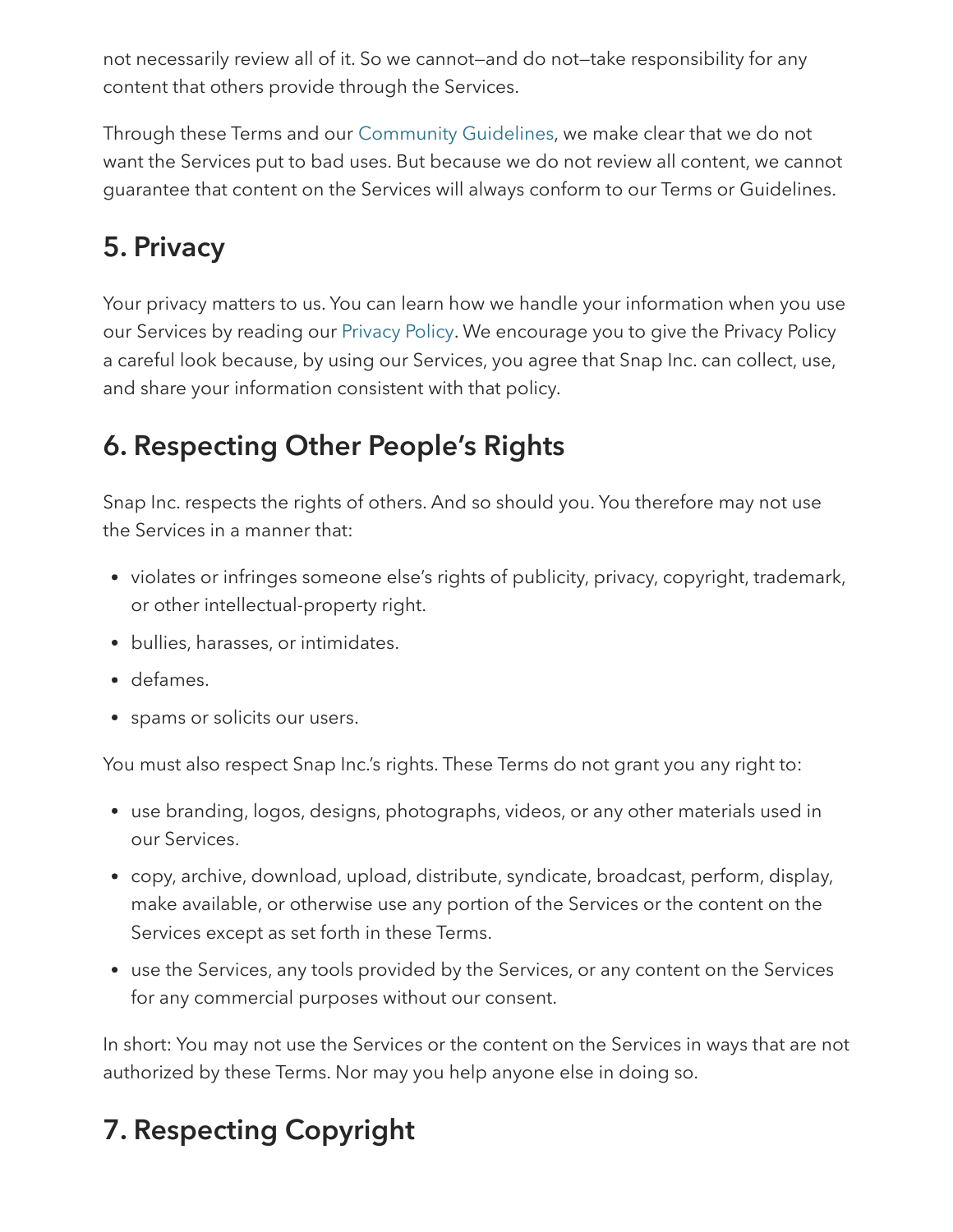Snap Inc. honors the requirements set forth in the Digital Millennium Copyright Act. We therefore take reasonable steps to expeditiously remove from our Services any infringing material that we become aware of. And if Snap Inc. becomes aware that one of its users has repeatedly infringed copyrights, we will take reasonable steps within our power to terminate the user's account.

We make it easy for you to report suspected copyright infringement. If you believe that anything on the Services infringes a copyright that you own or control, please fill out this [form.](https://support.snapchat.com/co/report-copyright/) Or you may file a notice with our designated agent:

Snap Inc. Attn: Copyright Agent 63 Market Street Venice, CA 90291 email: copyright@snap.com

If you file a notice with our Copyright Agent, it must comply with the requirements set forth at 17 U.S.C. § [512\(c\)\(3\)](https://www.law.cornell.edu/uscode/text/17/512). That means the notice must:

- contain the physical or electronic signature of a person authorized to act on behalf of the copyright owner.
- identify the copyrighted work claimed to have been infringed.
- identify the material that is claimed to be infringing or to be the subject of infringing activity and that is to be removed, or access to which is to be disabled, and information reasonably sufficient to let us locate the material.
- provide your contact information, including your address, telephone number, and an email address.
- provide a personal statement that you have a good-faith belief that the use of the material in the manner complained of is not authorized by the copyright owner, its agent, or the law.
- provide a statement that the information in the notification is accurate and, under penalty of perjury, that you are authorized to act on behalf of the copyright owner.

### 8. Safety

We try hard to keep our Services a safe place for all users. But we can't guarantee it. That's where you come in. By using the Services, you agree that:

You will not use the Services for any purpose that is illegal or prohibited in these Terms.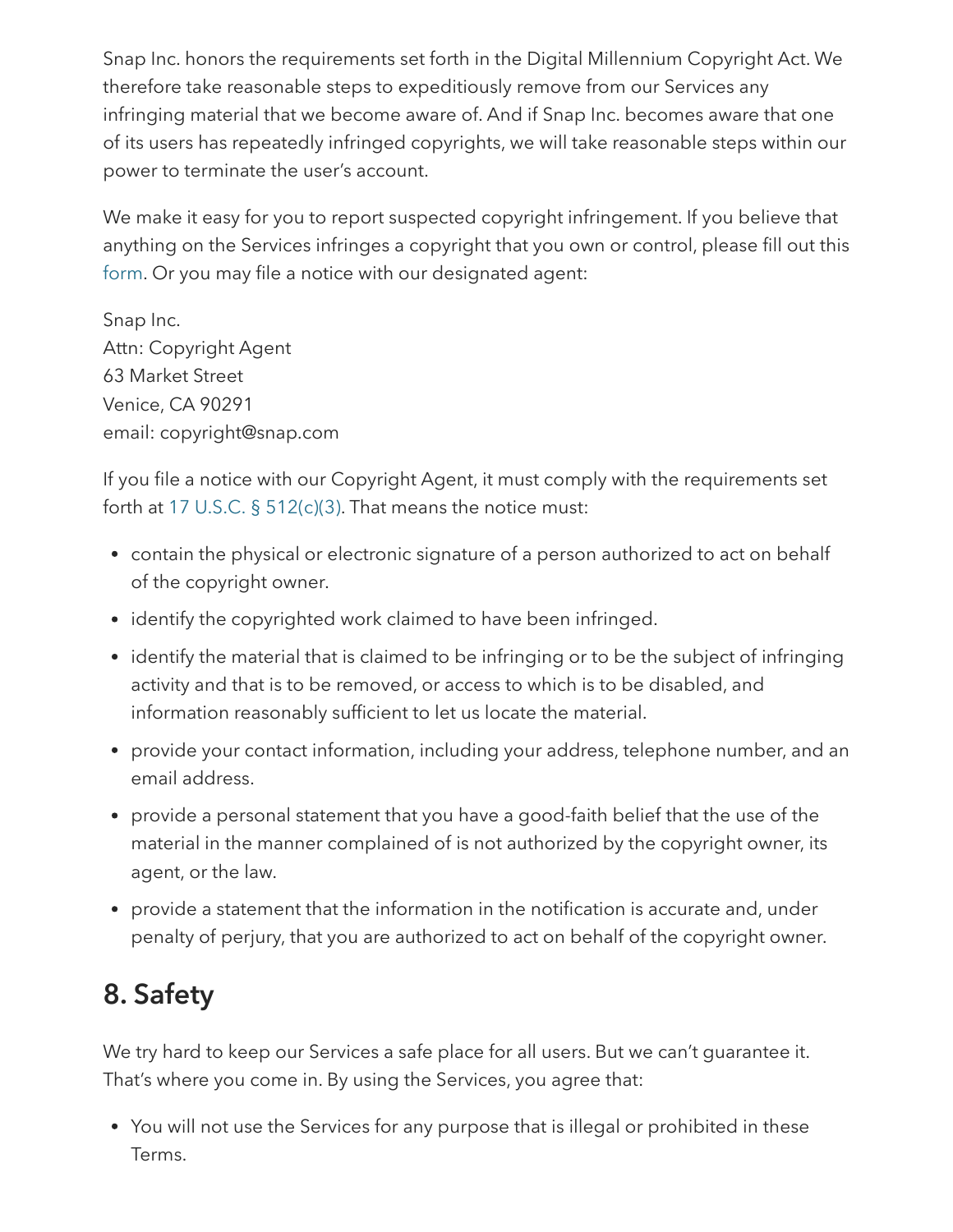- You will not use any robot, spider, crawler, scraper, or other automated means or interface to access the Services or extract other user's information.
- You will not use or develop any third-party applications that interact with the Services or other users' content or information without our written consent.
- You will not use the Services in a way that could interfere with, disrupt, negatively affect, or inhibit other users from fully enjoying the Services, or that could damage, disable, overburden, or impair the functioning of the Services.
- You will not use or attempt to use another user's account, username, or password without their permission.
- You will not solicit login credentials from another user.
- You will not post content that contains pornography, graphic violence, threats, hate speech, or incitements to violence.
- You will not upload viruses or other malicious code or otherwise compromise the security of the Services.
- You will not attempt to circumvent any content-filtering techniques we employ, or attempt to access areas or features of the Services that you are not authorized to access.
- You will not probe, scan, or test the vulnerability of our Services or any system or network.
- You will not encourage or promote any activity that violates these Terms.

We also care about your safety while using our Services. So do not use our Services in a way that would distract you from obeying traffic or safety laws. For example, never Snap and drive. And never put yourself or others in harm's way just to capture a Snap.

#### 9. Your Account

You are responsible for any activity that occurs in your Snapchat account. So it's important that you keep your account secure. One way to do that is to select a strong password that you don't use for any other account.

By using the Services, you agree that, in addition to exercising common sense:

- You will not create more than one account for yourself.
- You will not create another account if we have already disabled your account, unless you have our written permission to do so.
- You will not buy, sell, rent, or lease access to your Snapchat account, Live, Snaps, a Snapchat username, or a friend link without our written permission.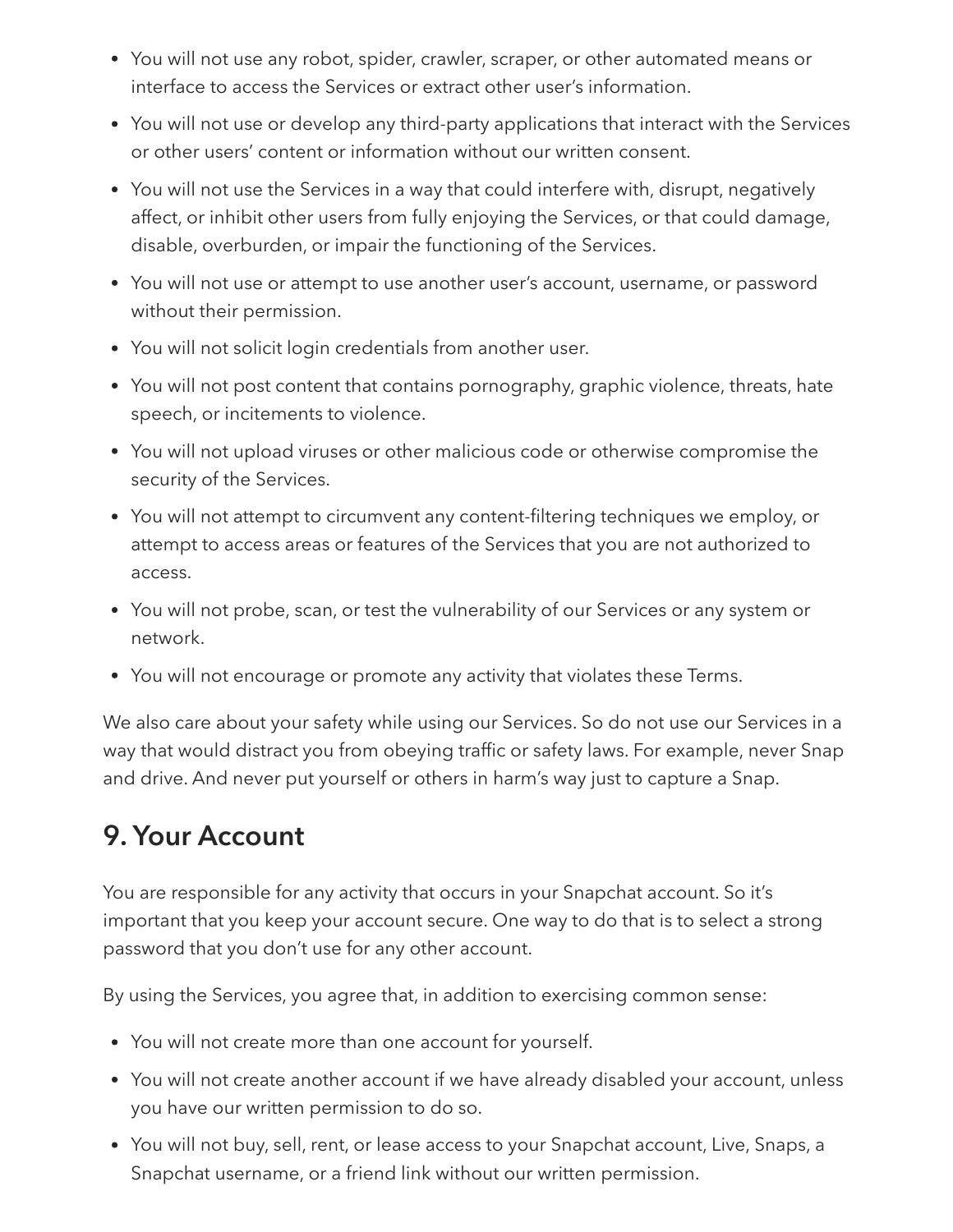- You will not share your password.
- You will not log in or attempt to access the Services through unauthorized third-party applications or clients.

If you think that someone has gained access to your account, please immediately reach out to [Snapchat](https://support.snapchat.com/a/hacked-howto/) Support.

#### 10. Memories

Memories is our data-storage service that makes it easier for you to reminisce anytime, anywhere. By agreeing to these Terms, you automatically enable Memories. Once Memories is enabled, it will remain enabled for as long as you maintain your Snapchat account. But you can always turn off certain Memories features through Settings.

One of the options we provide with Memories is the ability to create a restricted area by setting a passcode, which might be a PIN or a passphrase or some other mechanism. This is similar to the device-lock option you may be using on your mobile device; by setting a passcode, you make it less likely that another person who gets ahold of your device will be able to see what you saved to the restricted area of Memories. But here's a big warning: IF YOU LOSE OR FORGET YOUR MEMORIES PASSCODE, OR IF YOU ENTER THE WRONG ONE TOO MANY TIMES, YOU WILL LOSE ACCESS TO ANY CONTENT YOU SAVED IN THE RESTRICTED AREA OF MEMORIES. We don't offer any passcode recovery features for this restricted area. You are solely responsible for remembering your passcode. Please go to our [Support](https://support.snapchat.com/) Site for more details on passcodes.

Your content in Memories might become unavailable for any number of reasons, including things like an operational glitch or a decision on our end to terminate your account. Since we can't promise that your content will always be available, we recommend keeping a separate copy of content you save to Memories.

We make no promise that Memories will be able to accommodate your precise storage needs. We reserve the right to set storage limits for Memories, and we may change these limits from time to time in our sole discretion. And just as with our other Services, your use of Memories may take up space on your device and may incur mobile data charges.

You may not resell any Memories features. This means you can't do something like use Memories to operate your own file-storage or distribution service for other people.

### 11. Data Charges and Mobile Phones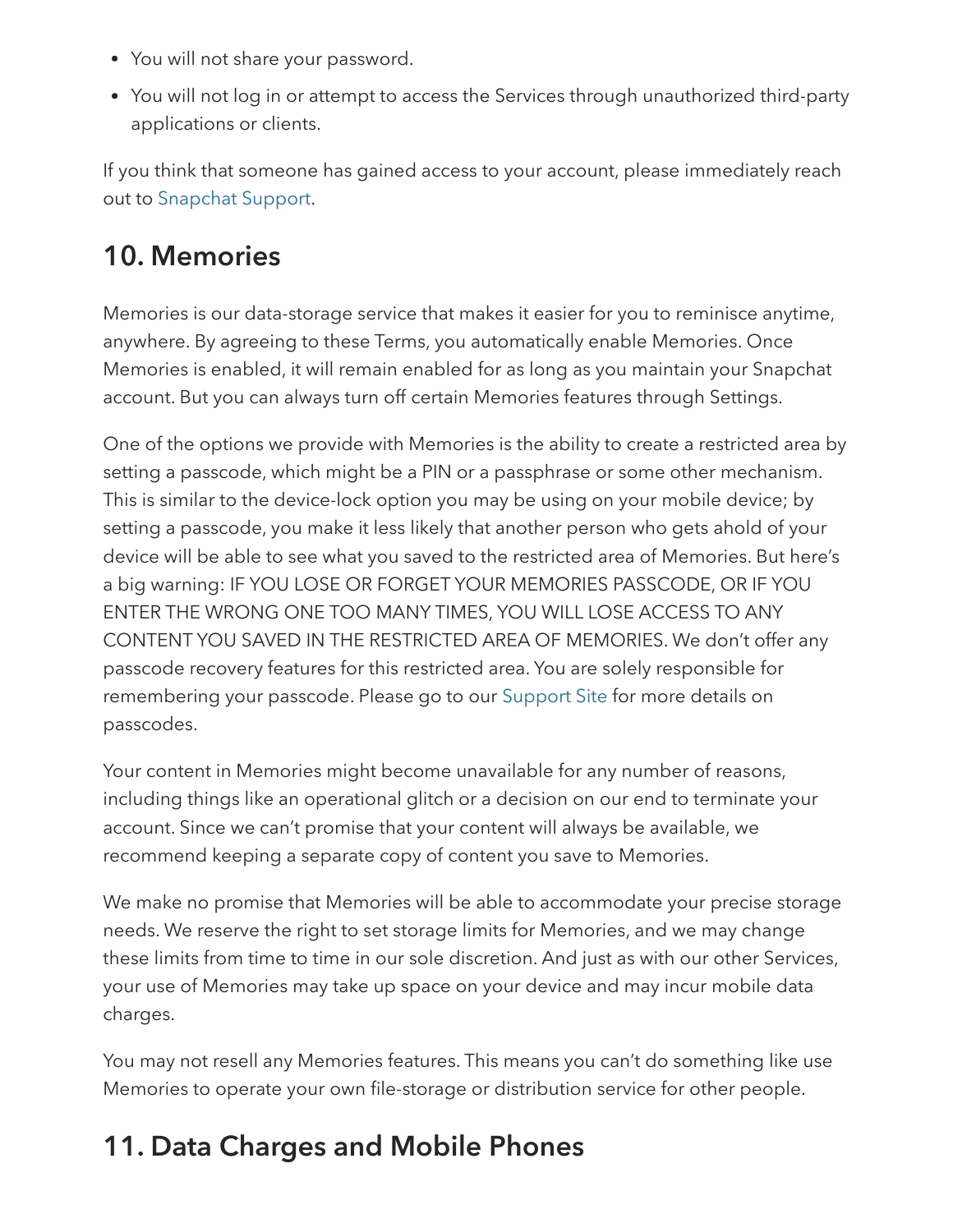You are responsible for any mobile charges that you may incur for using our Services, including text-messaging and data charges. If you're unsure what those charges may be, you should ask your service provider before using the Services.

If you change or deactivate the mobile phone number that you used to create a Snapchat account, you must update your account information through Settings within 72 hours to prevent us from sending to someone else messages intended for you.

# 12. Third-Party Services

If you use a service, feature, or functionality that is operated by a third party and made available through our Services (including Services we jointly offer with the third party), each party's terms will govern the respective party's relationship with you. Snap Inc. is not responsible or liable for a third party's terms or actions taken under the third party's terms.

### 13. Modifying the Services and Termination

We're relentlessly improving our Services and creating new ones all the time. That means we may add or remove features, products, or functionalities, and we may also suspend or stop the Services altogether. We may take any of these actions at any time, and when we do, we may not provide you with any notice beforehand.

While we hope you remain a lifelong Snapchatter, you can terminate these Terms at any time and for any reason by deleting your account.

Snap Inc. may also terminate these Terms with you at any time, for any reason, and without advanced notice. That means that we may stop providing you with any Services, or impose new or additional limits on your ability to use our Services. For example, we may deactivate your account due to prolonged inactivity, and we may reclaim your username at any time for any reason.

Regardless of who terminates these Terms, both you and Snap Inc. continue to be bound by Sections 3, 6, 9, 10, and 13-22 of the Terms.

# 14. Indemnity

You agree, to the extent permitted by law, to indemnify, defend, and hold harmless Snap Inc., our affiliates, directors, officers, stockholders, employees, licensors, and agents from and against any and all complaints, charges, claims, damages, losses, costs, liabilities, and expenses (including attorneys' fees) due to, arising out of, or relating in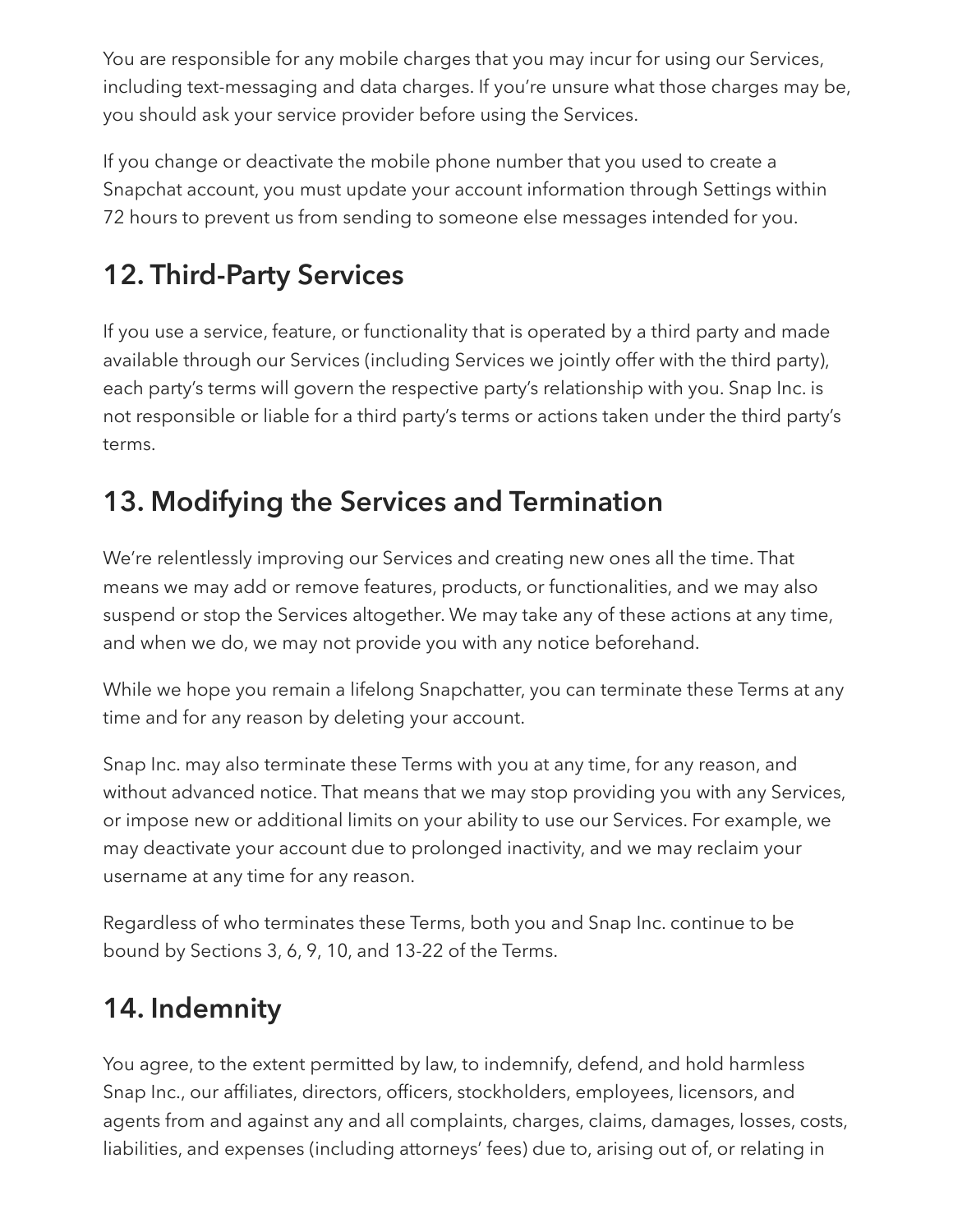any way to: (a) your access to or use of the Services; (b) your content; and (c) your breach of these Terms.

## 15. Disclaimers

We try to keep the Services up and running and free of annoyances. But we make no promises that we will succeed.

THE SERVICES ARE PROVIDED "AS IS" AND "AS AVAILABLE" AND TO THE EXTENT PERMITTED BY LAW WITHOUT WARRANTIES OF ANY KIND, EITHER EXPRESS OR IMPLIED, INCLUDING, BUT NOT LIMITED TO, IMPLIED WARRANTIES OF MERCHANTABILITY, FITNESS FOR A PARTICULAR PURPOSE, TITLE, AND NON-INFRINGEMENT. IN ADDITION, WHILE SNAP INC. ATTEMPTS TO PROVIDE A GOOD USER EXPERIENCE, WE DO NOT REPRESENT OR WARRANT THAT: (A) THE SERVICES WILL ALWAYS BE SECURE, ERROR-FREE, OR TIMELY; (B) THE SERVICES WILL ALWAYS FUNCTION WITHOUT DELAYS, DISRUPTIONS, OR IMPERFECTIONS; OR (C) THAT ANY CONTENT, USER CONTENT, OR INFORMATION YOU OBTAIN ON OR THROUGH THE SERVICES WILL BE TIMELY OR ACCURATE.

SNAP INC. TAKES NO RESPONSIBILITY AND ASSUMES NO LIABILITY FOR ANY CONTENT THAT YOU, ANOTHER USER, OR A THIRD PARTY CREATES, UPLOADS, POSTS, SENDS, RECEIVES, OR STORES ON OR THROUGH OUR SERVICES. YOU UNDERSTAND AND AGREE THAT YOU MAY BE EXPOSED TO CONTENT THAT MIGHT BE OFFENSIVE, ILLEGAL, MISLEADING, OR OTHERWISE INAPPROPRIATE, NONE OF WHICH SNAP INC. WILL BE RESPONSIBLE FOR.

# 16. Limitation of Liability

TO THE MAXIMUM EXTENT PERMITTED BY LAW, SNAP INC. AND OUR MANAGING MEMBERS, SHAREHOLDERS, EMPLOYEES, AFFILIATES, LICENSORS, AND SUPPLIERS WILL NOT BE LIABLE FOR ANY INDIRECT, INCIDENTAL, SPECIAL, CONSEQUENTIAL, PUNITIVE, OR MULTIPLE DAMAGES, OR ANY LOSS OF PROFITS OR REVENUES, WHETHER INCURRED DIRECTLY OR INDIRECTLY, OR ANY LOSS OF DATA, USE, GOODWILL, OR OTHER INTANGIBLE LOSSES, RESULTING FROM: (A) YOUR ACCESS TO OR USE OF OR INABILITY TO ACCESS OR USE THE SERVICES; (B) THE CONDUCT OR CONTENT OF OTHER USERS OR THIRD PARTIES ON OR THROUGH THE SERVICES; OR (C) UNAUTHORIZED ACCESS, USE, OR ALTERATION OF YOUR CONTENT, EVEN IF SNAP INC. HAS BEEN ADVISED OF THE POSSIBILITY OF SUCH DAMAGES. IN NO EVENT WILL SNAP INC.'S AGGREGATE LIABILITY FOR ALL CLAIMS RELATING TO THE SERVICES EXCEED THE GREATER OF \$100 USD OR THE AMOUNT YOU PAID SNAP INC., IF ANY, IN THE LAST 12 MONTHS.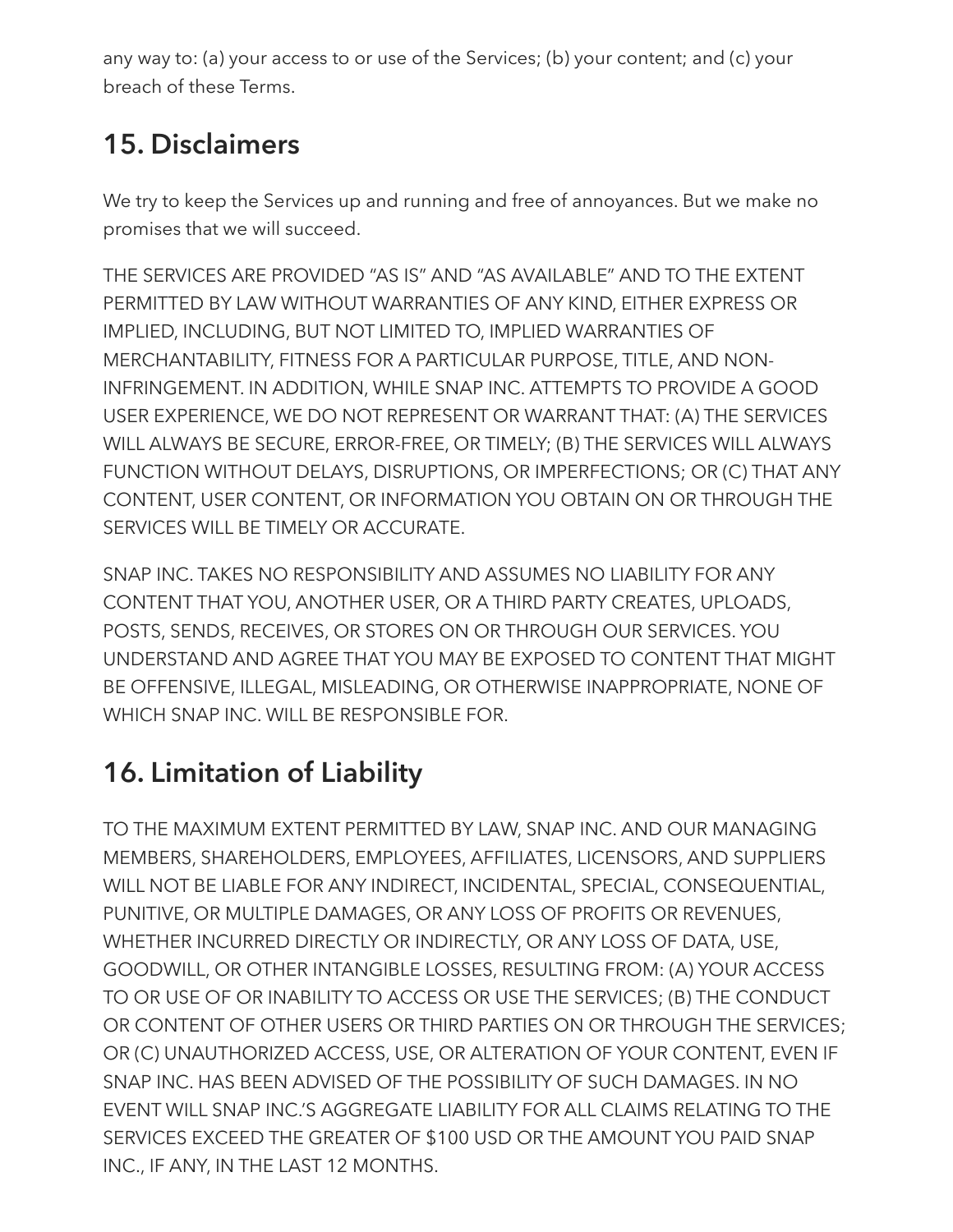#### <span id="page-9-0"></span>17. Arbitration, Class-Action Waiver, and Jury Waiver

PLEASE READ THE FOLLOWING PARAGRAPHS CAREFULLY BECAUSE THEY REQUIRE YOU AND SNAP INC. TO AGREE TO RESOLVE ALL DISPUTES BETWEEN US THROUGH BINDING INDIVIDUAL ARBITRATION.

- a. Applicability of Arbitration Agreement. You and Snap Inc. agree that all claims and disputes (whether contract, tort, or otherwise), including all statutory claims and disputes, arising out of or relating to these Terms or the use of the Services that cannot be resolved in small claims court will be resolved by binding arbitration on an individual basis, except that you and Snap Inc. are not required to arbitrate any dispute in which either party seeks equitable relief for the alleged unlawful use of copyrights, trademarks, trade names, logos, trade secrets, or patents. To be clear: The phrase "all claims and disputes" also includes claims and disputes that arose between us before the effective date of these Terms.
- b. Arbitration Rules. The Federal Arbitration Act governs the interpretation and enforcement of this dispute-resolution provision. Arbitration will be initiated through the American Arbitration Association ("AAA") and will be governed by the AAA Consumer Arbitration Rules, available [here](https://www.adr.org/aaa/ShowProperty?nodeId=/UCM/ADRSTAGE2021425&revision=latestreleased) as of the date of these Terms, or by calling the AAA at 1-800-778-7879. If the AAA is not available to arbitrate, the parties will select an alternative arbitral forum. The rules of the arbitral forum will govern all aspects of this arbitration, except to the extent those rules conflict with these Terms. The arbitration will be conducted by a single neutral arbitrator. Any claims or disputes where the total amount sought is less than \$10,000 USD may be resolved through binding non-appearance-based arbitration, at the option of the party seeking relief. For claims or disputes where the total amount sought is \$10,000 USD or more, the right to a hearing will be determined by the arbitral forum's rules. Any judgment on the award rendered by the arbitrator may be entered in any court of competent jurisdiction.
- c. Additional Rules for Non-appearance Arbitration. If non-appearance arbitration is elected, the arbitration will be conducted by telephone, online, written submissions, or any combination of the three; the specific manner will be chosen by the party initiating the arbitration. The arbitration will not involve any personal appearance by the parties or witnesses unless the parties mutually agree otherwise.
- d. Fees. If you choose to arbitrate with Snap Inc., you will not have to pay any fees to do so. That is because Snap Inc. will reimburse you for your filing fee and the AAA's Consumer Arbitration Rules provide that any hearing fees and arbitrator compensation are our responsibility. To the extent another arbitral forum is selected, Snap Inc. will pay that forum's fees as well.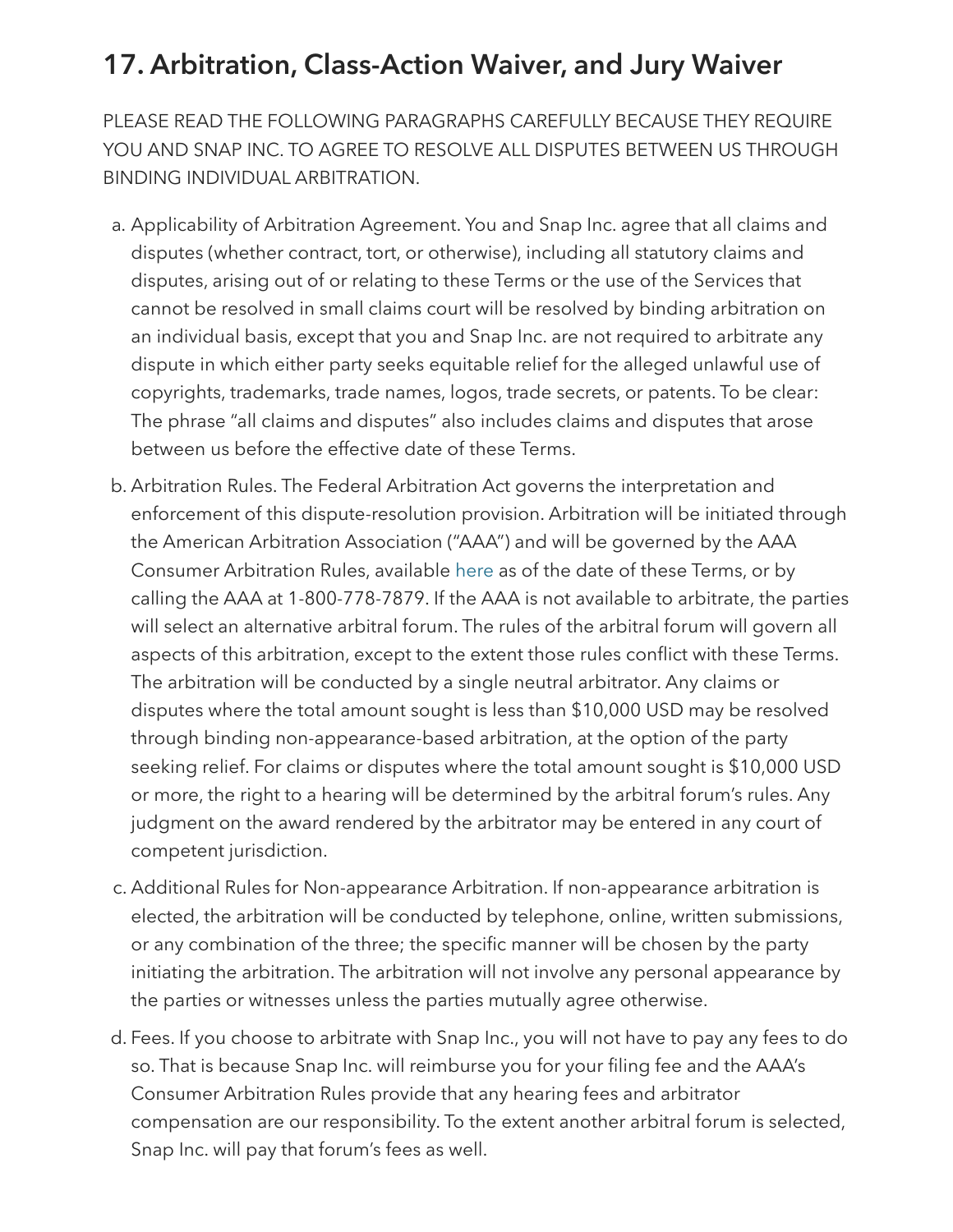- e. Authority of the Arbitrator. The arbitrator will decide the jurisdiction of the arbitrator and the rights and liabilities, if any, of you and Snap Inc. The dispute will not be consolidated with any other matters or joined with any other cases or parties. The arbitrator will have the authority to grant motions dispositive of all or part of any claim or dispute. The arbitrator will have the authority to award monetary damages and to grant any non-monetary remedy or relief available to an individual under law, the arbitral forum's rules, and the Terms. The arbitrator will issue a written award and statement of decision describing the essential findings and conclusions on which the award is based, including the calculation of any damages awarded. The arbitrator has the same authority to award relief on an individual basis that a judge in a court of law would have. The award of the arbitrator is final and binding upon you and Snap Inc.
- f. Waiver of Jury Trial. YOU AND SNAP INC. WAIVE ANY CONSTITUTIONAL AND STATUTORY RIGHTS TO GO TO COURT AND HAVE A TRIAL IN FRONT OF A JUDGE OR A JURY. You and Snap Inc. are instead electing to have claims and disputes resolved by arbitration. Arbitration procedures are typically more limited, more efficient, and less costly than rules applicable in court and are subject to very limited review by a court. In any litigation between you and Snap Inc. over whether to vacate or enforce an arbitration award, YOU AND SNAP INC. WAIVE ALL RIGHTS TO A JURY TRIAL, and elect instead to have the dispute be resolved by a judge.
- g. Waiver of Class or Consolidated Actions. ALL CLAIMS AND DISPUTES WITHIN THE SCOPE OF THIS ARBITRATION AGREEMENT MUST BE ARBITRATED OR LITIGATED ON AN INDIVIDUAL BASIS AND NOT ON A CLASS BASIS. CLAIMS OF MORE THAN ONE CUSTOMER OR USER CANNOT BE ARBITRATED OR LITIGATED JOINTLY OR CONSOLIDATED WITH THOSE OF ANY OTHER CUSTOMER OR USER. If, however, this waiver of class or consolidated actions is deemed invalid or unenforceable, neither you nor we are entitled to arbitration; instead all claims and disputes will be resolved in a court as set forth in Section 18.
- h. Right to Waive. Any rights and limitations set forth in this arbitration agreement may be waived by the party against whom the claim is asserted. Such waiver will not waive or affect any other portion of this arbitration agreement.
- i. Opt-out. You may opt out of this arbitration agreement. If you do so, neither you nor Snap Inc. can force the other to arbitrate. To opt out, you must notify Snap Inc. in writing no later than 30 days after first becoming subject to this arbitration agreement. Your notice must include your name and address, your Snapchat username and the email address you used to set up your Snapchat account (if you have one), and an unequivocal statement that you want to opt out of this arbitration agreement. You must either mail your opt-out notice to this address: Snap Inc.,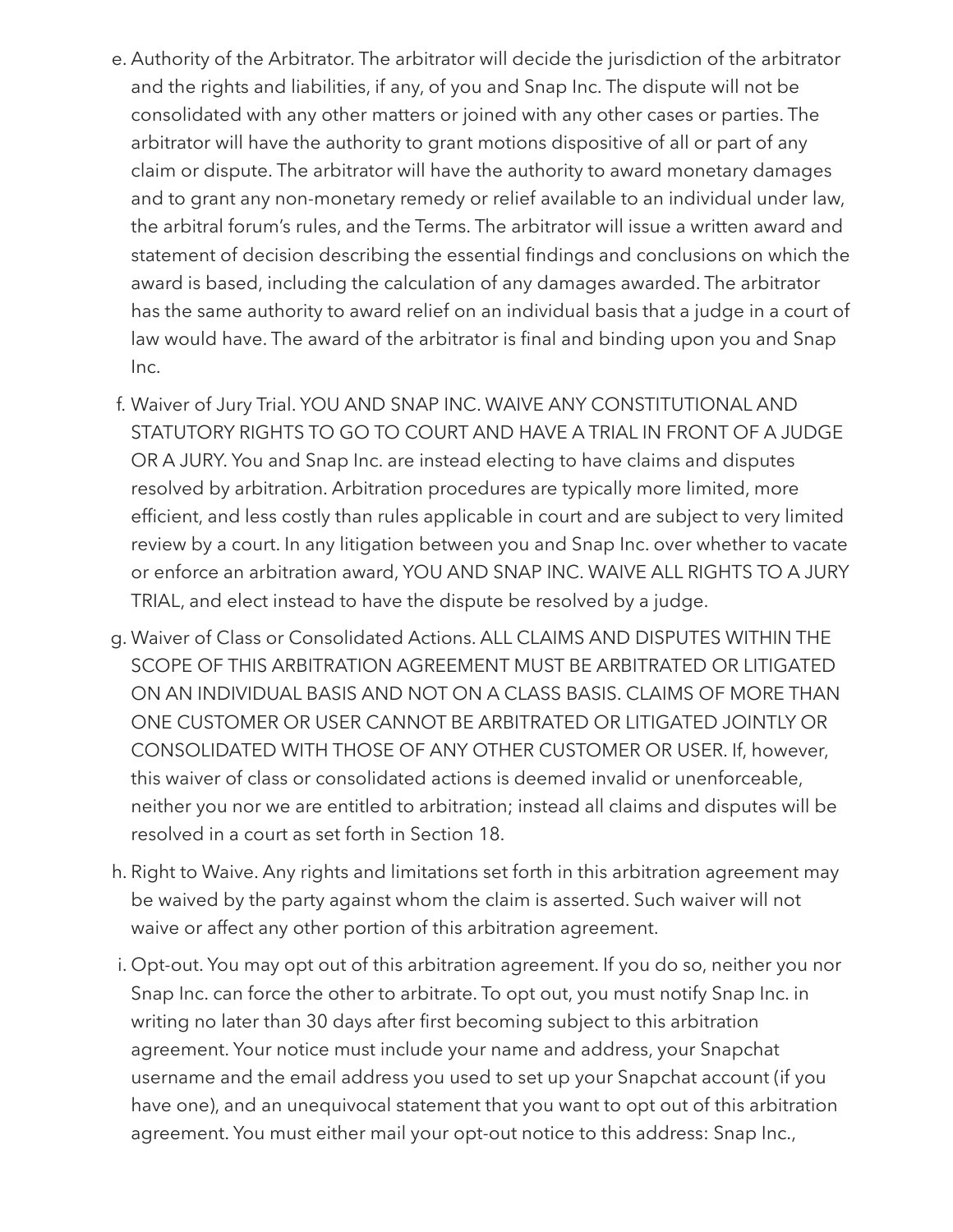ATTN: Arbitration Opt-out, 63 Market Street, Venice, CA 90291, or email the opt-out notice to [arbitration-opt-out@snap.com](mailto:arbitration-opt-out@snap.com).

- j. Small Claims Court. Notwithstanding the foregoing, either you or Snap Inc. may bring an individual action in small claims court.
- k. Arbitration Agreement Survival. This arbitration agreement will survive the termination of your relationship with Snap Inc.

### 18. Exclusive Venue

To the extent that these Terms allow you or Snap Inc. to initiate litigation in a court, both you and Snap Inc. agree that all claims and disputes (whether contract, tort, or otherwise), including statutory claims and disputes, arising out of or relating to the Terms or the use of the Services will be litigated exclusively in the United States District Court for the Central District of California. If, however, that court would lack original jurisdiction over the litigation, then all such claims and disputes will be litigated exclusively in the Superior Court of California, County of Los Angeles. You and Snap Inc. consent to the personal jurisdiction of both courts.

## 19. Choice of Law

Except to the extent they are preempted by U.S. federal law, the laws of California, other than its conflict-of-laws principles, govern these Terms and any claims and disputes (whether contract, tort, or otherwise) arising out of or relating to these Terms or their subject matter.

### 20. Severability

If any provision of these Terms is found unenforceable, then that provision will be severed from these Terms and not affect the validity and enforceability of any remaining provisions.

## 21. Additional Terms for Specific Services

Given the breadth of our Services, we sometimes need to craft additional terms and conditions for specific Services. Those additional terms and conditions, which will be available with the relevant Services, then become part of your agreement with us if you use those Services. If any part of those additional terms and conditions conflicts with these Terms, the additional terms and conditions will prevail.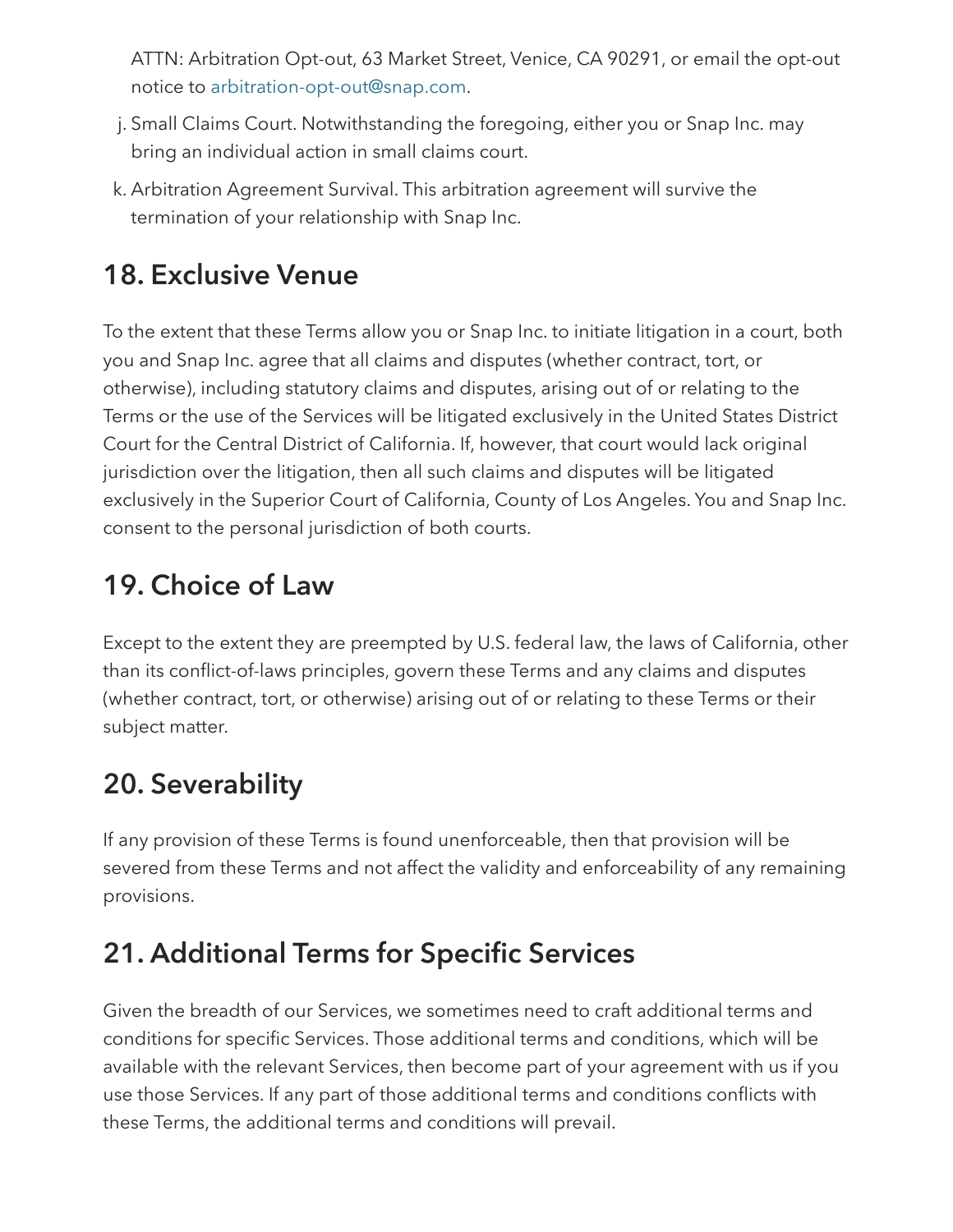#### 22. Final Terms

- These Terms (together with any additional terms applicable to specific Services you use) make up the entire agreement between you and Snap Inc., and supersede any prior agreements.
- These Terms do not create or confer any third-party beneficiary rights.
- If we do not enforce a provision in these Terms, it will not be considered a waiver.
- We reserve all rights not expressly granted to you.
- You may not transfer any of your rights or obligations under these Terms without our consent.

#### Contact Us

Snap Inc. welcomes comments, questions, concerns, or suggestions. Please send us feedback by visiting <https://support.snapchat.com/>.

Snap Inc. is located in the United States at 63 Market Street, Venice, California 90291.

# <span id="page-12-0"></span>Snap Group Limited Terms of Service

(If you live outside the United States) Effective: January 10, 2017

#### Welcome!

We're thrilled you've decided to use Snapchat and our other products and services, all of which we refer to simply as the "Services."

We've drafted these Terms of Service (which we call the "Terms") so you'll know the rules that govern our relationship with you. Although we have tried our best to strip the legalese from the Terms, there are places where these Terms may still read like a traditional contract. There's a good reason for that: These Terms do indeed form a legally binding contract between you and Snap Group Limited. So please read them carefully.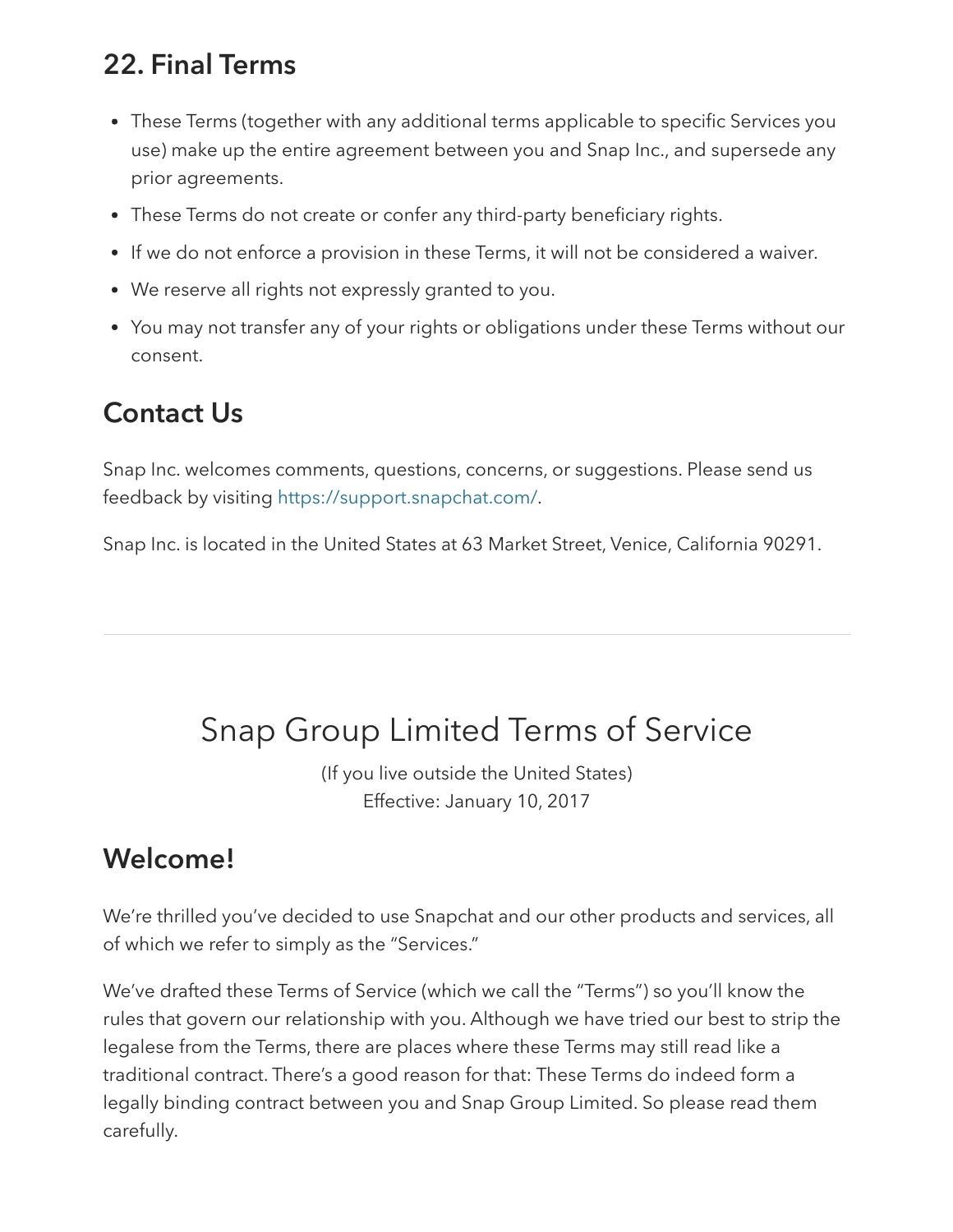By using the Services, you agree to the Terms. Of course, if you don't agree with them, then don't use the Services.

These Terms apply to you if you live outside the United States or if you are using the Services on behalf of a business located outside the United States. If you live in the United States or are using the Services on behalf of a [business](#page-0-0) located there, the Snap Inc. Terms of Service apply.

ARBITRATION NOTICE: IF YOU'RE USING THE SERVICES ON BEHALF OF A BUSINESS, THEN YOUR BUSINESS WILL BE BOUND BY THE [ARBITRATION](#page-21-0) CLAUSE THAT APPEARS LATER IN THESE TERMS.

#### 1. Who Can Use the Services

No one under 13 is allowed to create an account or use the Services. We may offer additional Services with additional terms that may require you to be even older to use them. So please read all terms carefully.

By using the Services, you affirm that:

- You can form a binding contract with Snap Group Limited.
- You are not a person who is barred from receiving the Services under the laws of the United States, the United Kingdom, or any other applicable jurisdiction—meaning that you do not appear on the U.S. Treasury Department's list of Specially Designated Nationals or face any other similar prohibition.
- You will comply with these Terms and all applicable local, state, national, and international laws, rules, and regulations.

If you are using the Services on behalf of a business or some other entity, you affirm that you are authorized to grant all licenses set forth in these Terms and to agree to these Terms on behalf of the business or entity.

### 2. Rights We Grant You

Snap Group Limited grants you a personal, worldwide, royalty-free, non-assignable, nonexclusive, revocable, and non-sublicensable license to access and use the Services. This license is for the sole purpose of letting you use and enjoy the Services' benefits in a way that these Terms and our usage policies, such as our [Community](https://support.snapchat.com/a/guidelines) Guidelines, allow.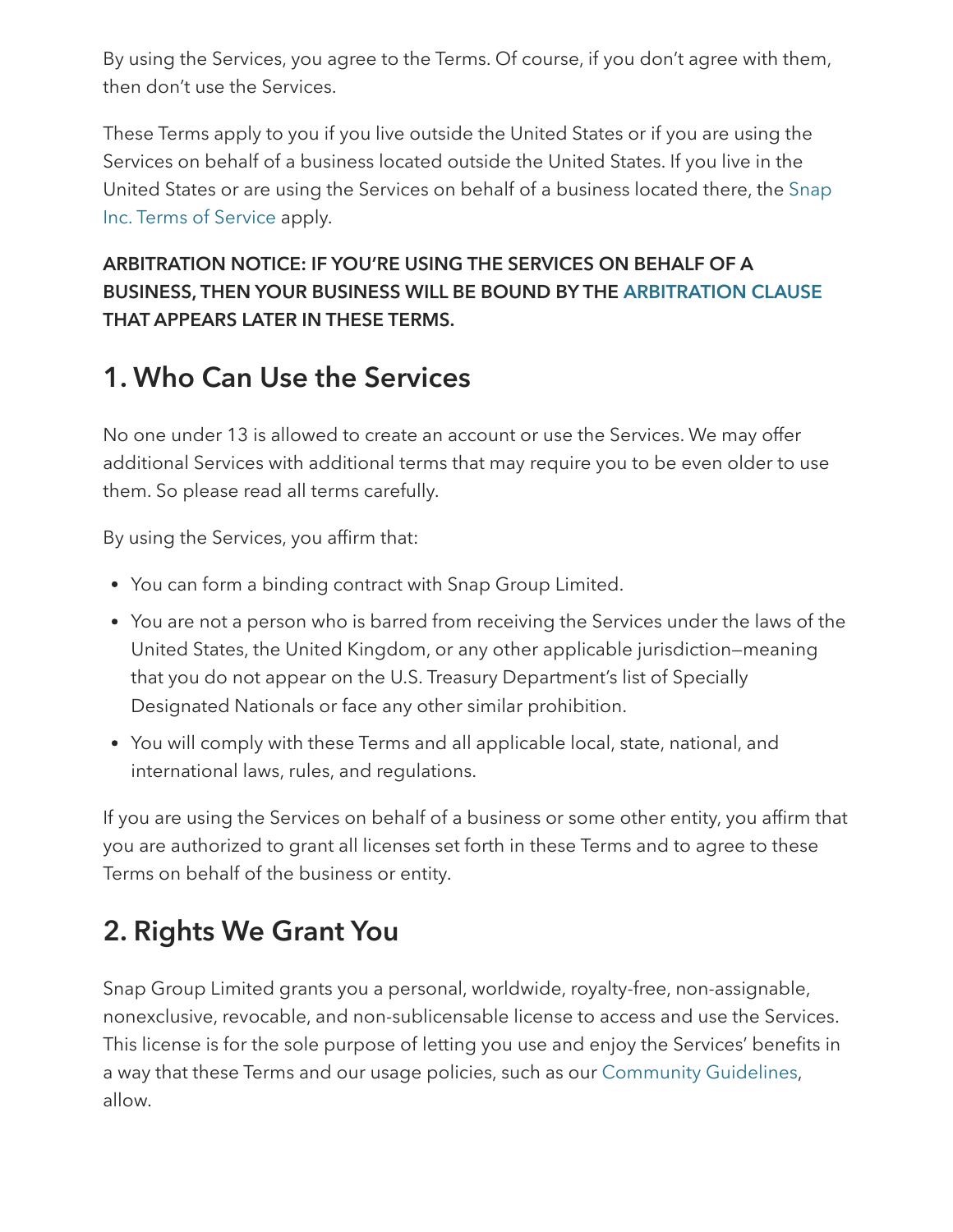Any software that we provide you may automatically download and install upgrades, updates, or other new features. You may be able to adjust these automatic downloads through your device's settings.

You may not copy, modify, distribute, sell, or lease any part of our Services. Nor may you reverse engineer or attempt to extract the source code of that software, unless laws prohibit these restrictions or you have our written permission to do so.

## 3. Rights You Grant Us

Many of our Services let you create, upload, post, send, receive, and store content. When you do that, you retain whatever ownership rights in that content you had to begin with. But you grant us a license to use that content. How broad that license is depends on which Services you use and the Settings you have selected.

For all Services other than Live, Local, and any other crowd-sourced Service, you grant Snap Group Limited, Snap Inc., and their affiliates a worldwide, royalty-free, sublicensable, and transferable license to host, store, use, display, reproduce, modify, adapt, edit, publish, and distribute that content for as long as you use the Services. This license is for the limited purpose of operating, developing, providing, promoting, and improving the Services and researching and developing new ones.

Because Live, Local, and any other crowd-sourced Services are inherently public and chronicle matters of public interest, the license you grant us for content submitted to those Services is broader. In addition to granting us the rights mentioned in the previous paragraph, you also grant us a license to create derivative works from, promote, exhibit, broadcast, syndicate, sublicense, publicly perform, and publicly display content submitted to Live, Local, or any other crowd-sourced Services in any form and in any and all media or distribution methods (now known or later developed). To the extent it's necessary, when you appear in, create, upload, post, or send Live, Local, or other crowd-sourced content, you also grant Snap Group Limited, Snap Inc., and our affiliates and business partners the unrestricted, worldwide right and license to use your name, likeness, and voice. This means, among other things, that you will not be entitled to any compensation from Snap Group Limited, Snap Inc., or our affiliates and business partners if your name, likeness, or voice is conveyed through Live, Local, or other crowd-sourced Services, either on the Snapchat application or on one of our business partner's platforms.

For more information about how to tailor who can watch your content, please take a look at our [Privacy](https://www.snap.com/en-US/privacy/privacy-policy/) Policy and [Support](https://support.snapchat.com/) Site.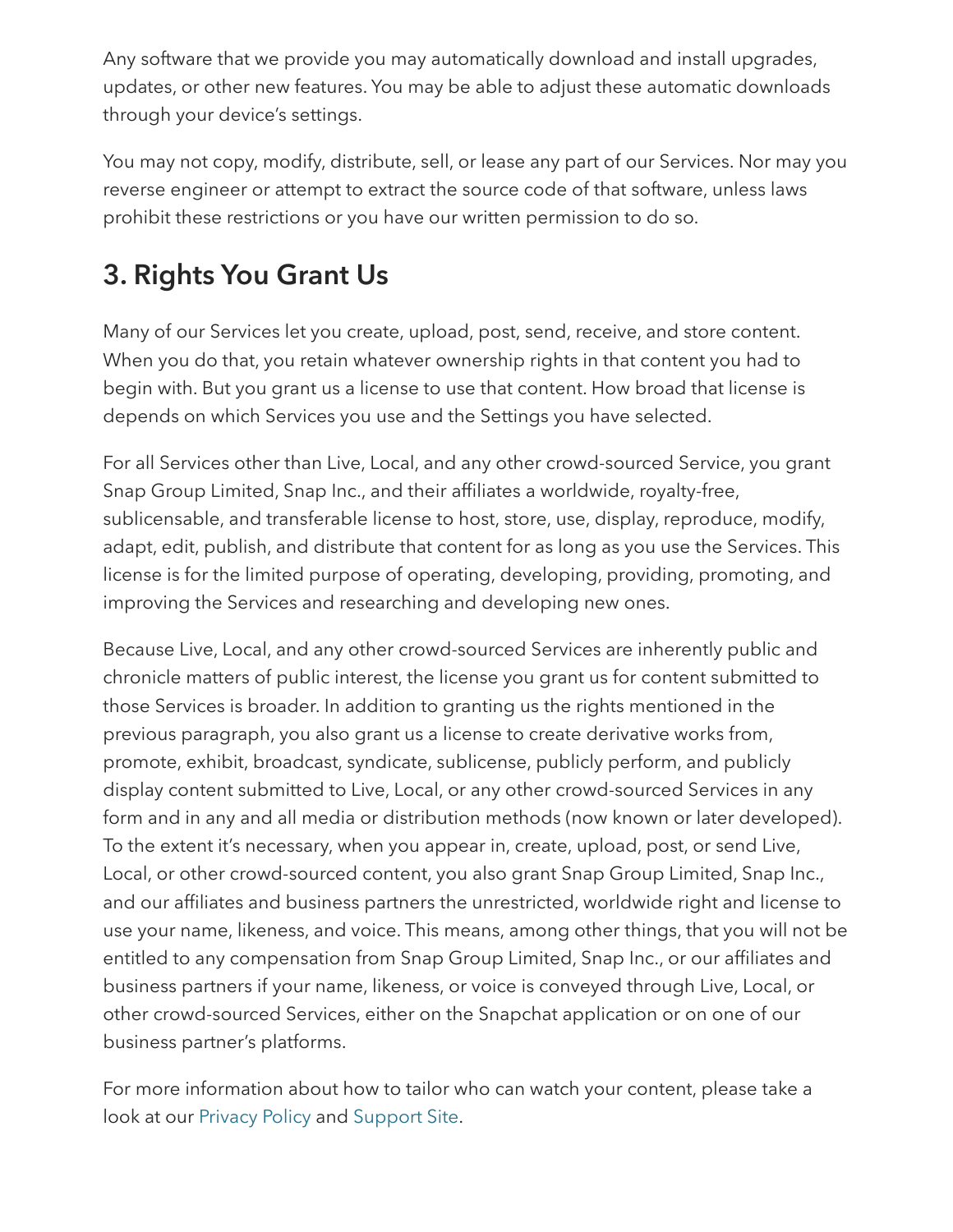While we're not required to do so, we may access, review, screen, and delete your content at any time and for any reason, including if we think your content violates these Terms. You alone, though, remain responsible for the content you create, upload, post, send, or store through the Services.

The Services may contain advertisements. In consideration for Snap Group Limited letting you access and use the Services, you agree that we, Snap Inc., our affiliates, and our third-party partners may place advertising on the Services, including personalized advertising based upon the information you provide us or we collect or obtain about you. Because the Services contain content that you and other users provide us, advertising may sometimes appear near your content.

We always love to hear from our users. But if you volunteer feedback or suggestions, just know that we can use your ideas without compensating you.

### 4. The Content of Others

Much of the content on our Services is produced by users, publishers, and other third parties. Whether that content is posted publicly or sent privately, the content is the sole responsibility of the person or organization that submitted it. Although Snap Group Limited reserves the right to review all content that appears on the Services and to remove any content that violates these Terms, we do not necessarily review all of it. So we cannot—and do not—take responsibility for any content that others provide through the Services.

Through these Terms and our [Community](https://support.snapchat.com/a/guidelines) Guidelines, we make clear that we do not want the Services put to bad uses. But because we do not review all content, we cannot guarantee that content on the Services will always conform to our Terms or Guidelines.

## 5. Privacy

Your privacy matters to us. You can learn how your information is handled when you use our Services by reading the [Privacy](https://www.snap.com/en-US/privacy/privacy-policy/) Policy . We encourage you to give the Privacy Policy a careful look because, by using our Services, you agree that your information may be collected and processed by Snap Group Limited in the UK and Snap Inc. in the U.S., as well as their affiliates, and transferred outside of the country in which you reside, including to countries that may not have the same data-protection laws as your country.

### 6. Respecting Other People's Rights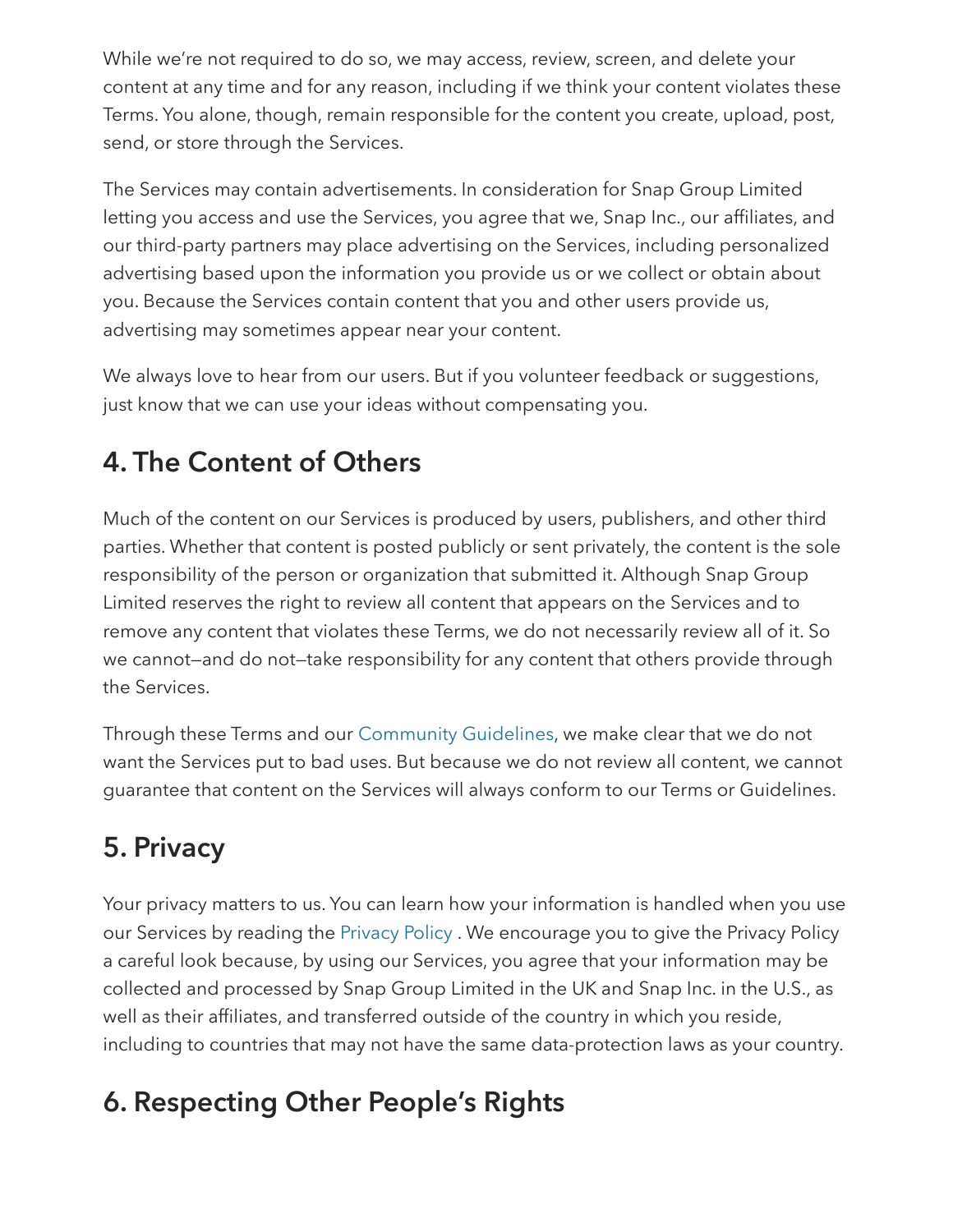Snap Group Limited respects the rights of others. And so should you. You therefore may not use the Services in a manner that:

- violates or infringes someone else's rights of publicity, privacy, copyright, trademark, or other intellectual-property right.
- bullies, harasses, or intimidates.
- defames.
- spams or solicits our users.

You must also respect the rights of Snap Group Limited and its affiliates, including Snap Inc. These Terms do not grant you any right to:

- use branding, logos, designs, photographs, videos, or any other materials used in our Services.
- copy, archive, download, upload, distribute, syndicate, broadcast, perform, display, make available, or otherwise use any portion of the Services or the content on the Services except as set forth in these Terms.
- use the Services, any tools provided by the Services, or any content on the Services for any commercial purposes without our consent.

In short: You may not use the Services or the content on the Services in ways that are not authorized by these Terms. Nor may you help anyone else in doing so.

## 7. Respecting Copyright

We respect copyright law. We therefore take reasonable steps to expeditiously remove from our Services any infringing material that we become aware of. And if Snap Group Limited becomes aware that one of its users has repeatedly infringed copyrights, we will take reasonable steps within our power to terminate the user's account.

We make it easy for you to report suspected copyright infringement. If you believe that anything on the Services infringes a copyright that you own or control, please fill out this [form.](https://support.snapchat.com/co/report-copyright/) Or you may file a notice with our designated agent:

Snap Inc. Attn: Copyright Agent 63 Market Street Venice, CA 90291 email: copyright@snap.com

If you file a notice with our Copyright Agent, it must: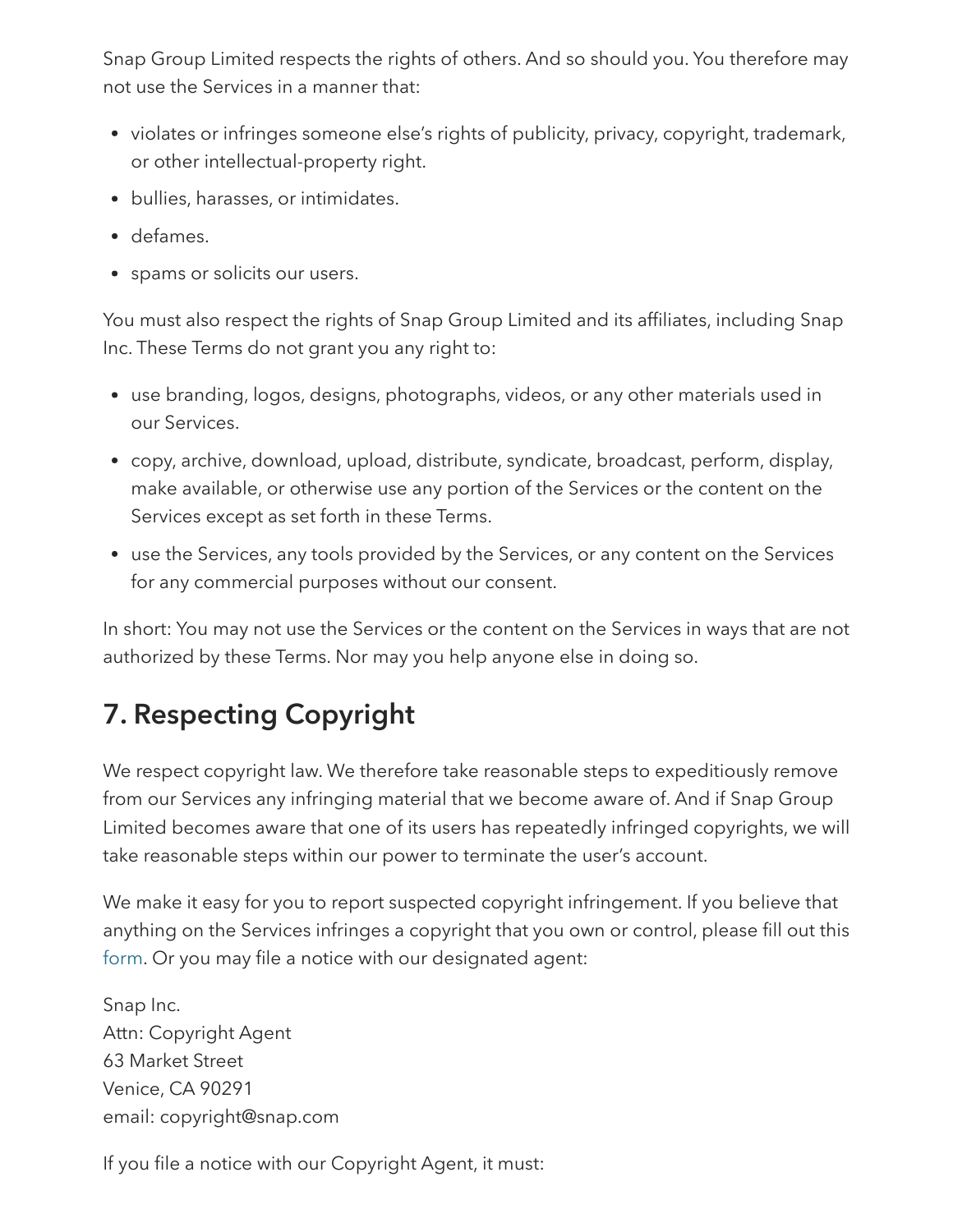- contain the physical or electronic signature of a person authorized to act on behalf of the copyright owner.
- identify the copyrighted work claimed to have been infringed.
- identify the material that is claimed to be infringing or to be the subject of infringing activity and that is to be removed, or access to which is to be disabled, and information reasonably sufficient to let us locate the material.
- provide your contact information, including your address, telephone number, and an email address.
- provide a personal statement that you have a good-faith belief that the use of the material in the manner complained of is not authorized by the copyright owner, its agent, or the law.
- provide a statement that the information in the notification is accurate and, under penalty of perjury, that you are authorized to act on behalf of the copyright owner.

# 8. Safety

We try hard to keep our Services a safe place for all users. But we can't guarantee it. That's where you come in. By using the Services, you agree that:

- You will not use the Services for any purpose that is illegal or prohibited in these Terms.
- You will not use any robot, spider, crawler, scraper, or other automated means or interface to access the Services or extract other user's information.
- You will not use or develop any third-party applications that interact with the Services or other users' content or information without our written consent.
- You will not use the Services in a way that could interfere with, disrupt, negatively affect, or inhibit other users from fully enjoying the Services, or that could damage, disable, overburden, or impair the functioning of the Services.
- You will not use or attempt to use another user's account, username, or password without their permission.
- You will not solicit login credentials from another user.
- You will not post content that contains pornography, graphic violence, threats, hate speech, or incitements to violence.
- You will not upload viruses or other malicious code or otherwise compromise the security of the Services.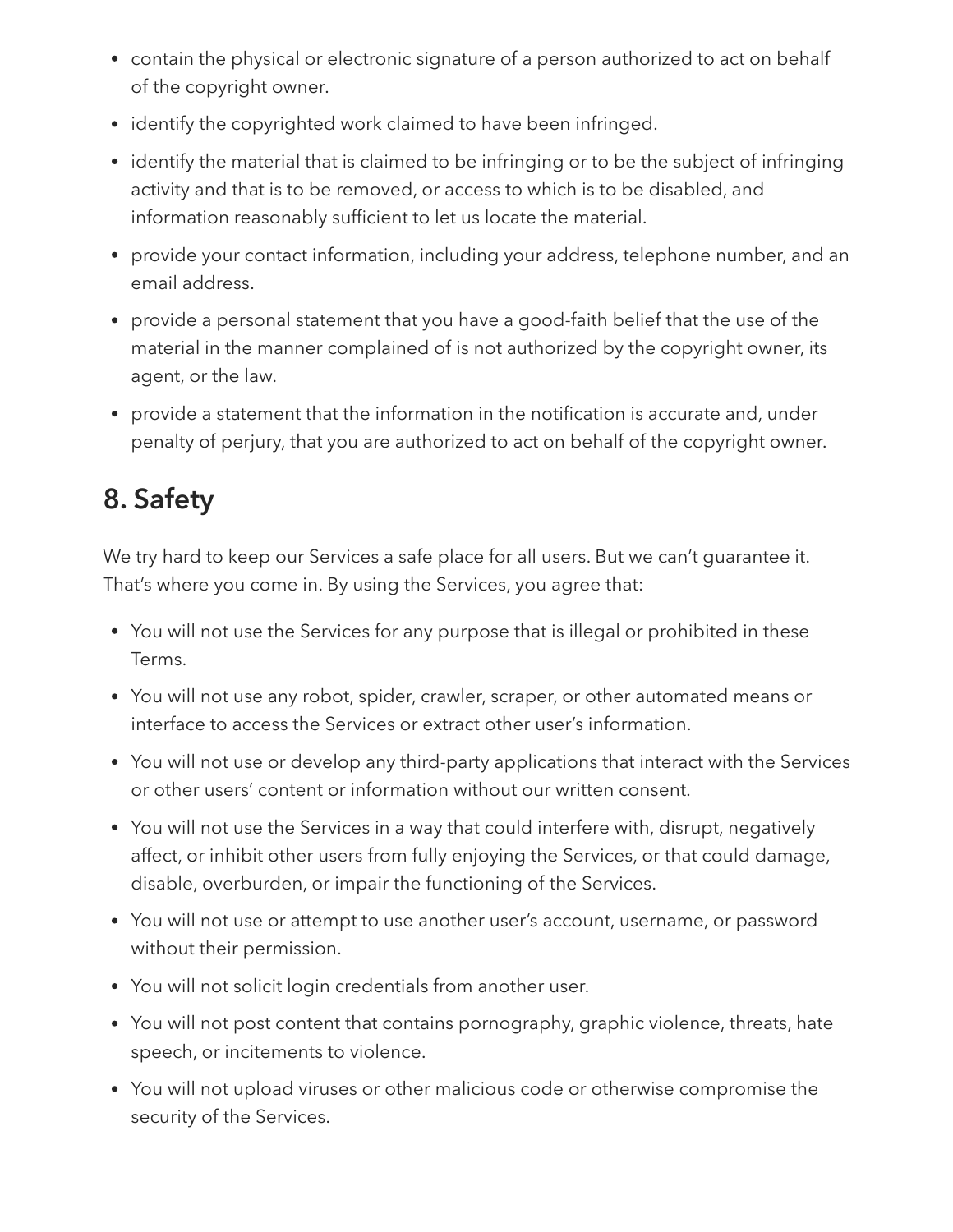- You will not attempt to circumvent any content-filtering techniques we employ, or attempt to access areas or features of the Services that you are not authorized to access.
- You will not probe, scan, or test the vulnerability of our Services or any system or network.
- You will not encourage or promote any activity that violates these Terms.

We also care about your safety while using our Services. So do not use our Services in a way that would distract you from obeying traffic or safety laws. For example, never Snap and drive. And never put yourself or others in harm's way just to capture a Snap.

### 9. Your Account

You are responsible for any activity that occurs in your Snapchat account. So it's important that you keep your account secure. One way to do that is to select a strong password that you don't use for any other account.

By using the Services, you agree that, in addition to exercising common sense:

- You will not create more than one account for yourself.
- You will not create another account if we have already disabled your account, unless you have our written permission to do so.
- You will not buy, sell, rent, or lease access to your Snapchat account, Live, Snaps, a Snapchat username, or a friend link without our written permission.
- You will not share your password.
- You will not log in or attempt to access the Services through unauthorized third-party applications or clients.

If you think that someone has gained access to your account, please immediately reach out to [Snapchat](https://support.snapchat.com/a/hacked-howto/) Support.

### 10. Memories

Memories is our data-storage service that makes it easier for you to reminisce anytime, anywhere. By agreeing to these Terms, you automatically enable Memories. Once Memories is enabled, it will remain enabled for as long as you maintain your Snapchat account. But you can always turn off certain Memories features through Settings.

One of the options we provide with Memories is the ability to create a restricted area by setting a passcode, which might be a PIN or a passphrase or some other mechanism.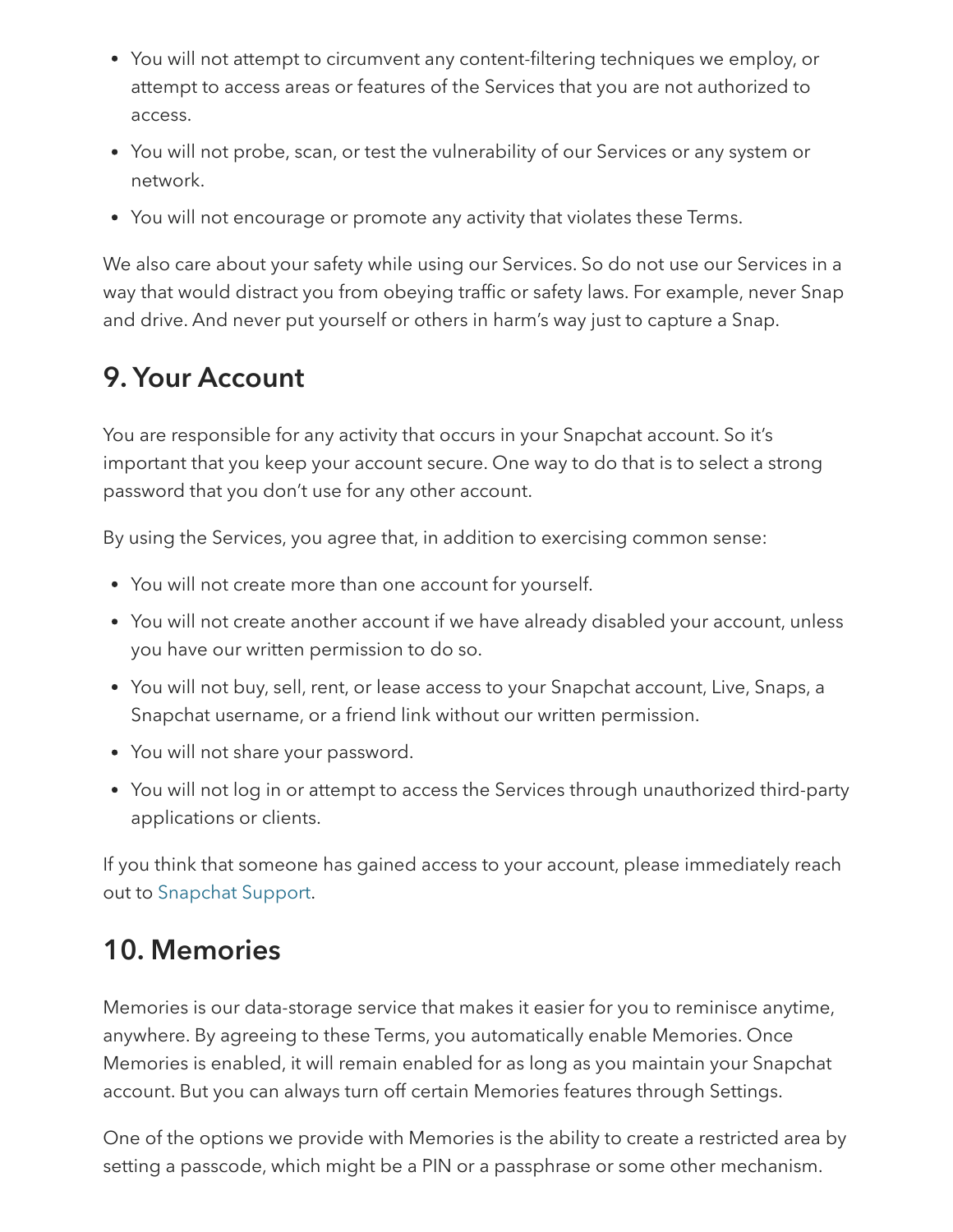This is similar to the device-lock option you may be using on your mobile device; by setting a passcode, you make it less likely that another person who gets ahold of your device will be able to see what you saved to the restricted area of Memories. But here's a big warning: If you lose or forget your Memories passcode, or if you enter the wrong one too many times, you will lose access to any content you saved in the restricted area of Memories. We don't offer any passcode recovery features for this restricted area. You are solely responsible for remembering your passcode. Please go to our [Support](https://support.snapchat.com/) Site for more details on passcodes.

Your content in Memories might become unavailable for any number of reasons, including things like an operational glitch or a decision on our end to terminate your account. Since we can't promise that your content will always be available, we recommend keeping a separate copy of the content you save to Memories.

We make no promise that Memories will be able to accommodate your precise storage needs. We reserve the right to set storage limits for Memories, and we may change these limits from time to time in our sole discretion. And just as with our other Services, your use of Memories may take up space on your device and may incur mobile data charges.

You may not resell any Memories features. This means you can't do something like use Memories to operate your own file-storage or distribution service for other people.

### 11. Data Charges and Mobile Phones

You are responsible for any mobile charges that you may incur for using our Services, including text-messaging and data charges. If you're unsure what those charges may be, you should ask your service provider before using the Services.

If you change or deactivate the mobile phone number that you used to create a Snapchat account, you must update your account information through Settings within 72 hours to prevent us from sending to someone else messages intended for you.

### 12. Third-Party Services

If you use a service, feature, or functionality that is operated by a third party and made available through our Services (including Services we jointly offer with the third party), each party's terms will govern the respective party's relationship with you. Neither Snap Group Limited nor Snap Inc. is responsible or liable for a third party's terms or actions taken under the third party's terms.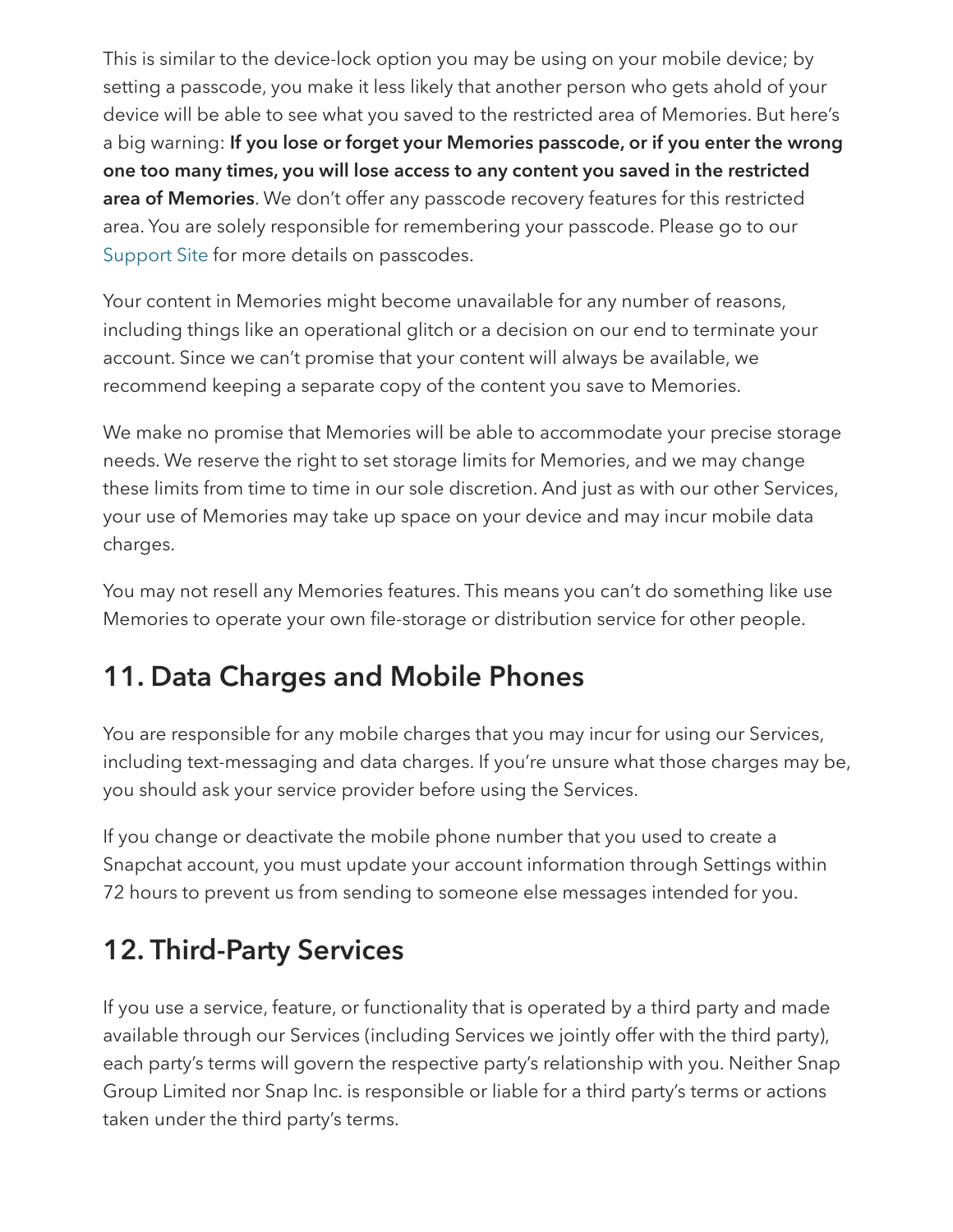### 13. Modifying the Services and Termination

We're relentlessly improving our Services and creating new ones all the time. That means we may add or remove features, products, or functionalities, and we may also suspend or stop the Services altogether. We may take any of these actions at any time, and when we do, we will try to notify you beforehand, but this won't always be possible.

While we hope you remain a lifelong Snapchatter, you can terminate these Terms at any time and for any reason by deleting your account.

Snap Group Limited may also terminate these Terms with you at any time, for any reason. And while we'll try to give you advance notice, we can't guarantee it. Our right to terminate these Terms means that we may stop providing you with any Services, or impose new or additional limits on your ability to use the Services. For example, we may deactivate your account due to prolonged inactivity, and we may reclaim your username at any time for any reason.

Regardless of who terminates these Terms, both you and Snap Group Limited continue to be bound by Sections 3, 6, 9, 10, and 13-22 of the Terms.

#### 14. Indemnity

You agree, to the extent permitted by law, to indemnify, defend, and hold harmless Snap Group Limited, Snap Inc., and our affiliates, directors, officers, stockholders, employees, licensors, and agents from and against any complaints, charges, claims, damages, losses, costs, liabilities, and expenses (including attorneys' fees) due to, arising out of, or relating in any way to: (a) your access to or use of the Services; (b) your content; and (c) your breach of these Terms.

### 15. Disclaimers

We try to keep the Services up and running and free of annoyances. But we make no promises that we will succeed.

The Services are provided "as is" and "as available" and to the extent permitted by law without warranties of any kind, either express or implied, including, but not limited to, implied warranties, conditions, or other terms relating to merchantability, satisfactory quality, fitness for a particular purpose, title, quiet enjoyment, non-infringement, or arising from a course of dealing. In addition, while Snap Group Limited attempts to provide a good user experience, we do not represent or warrant that: (a) the Services will always be secure, error-free, or timely; (b) the Services will always function without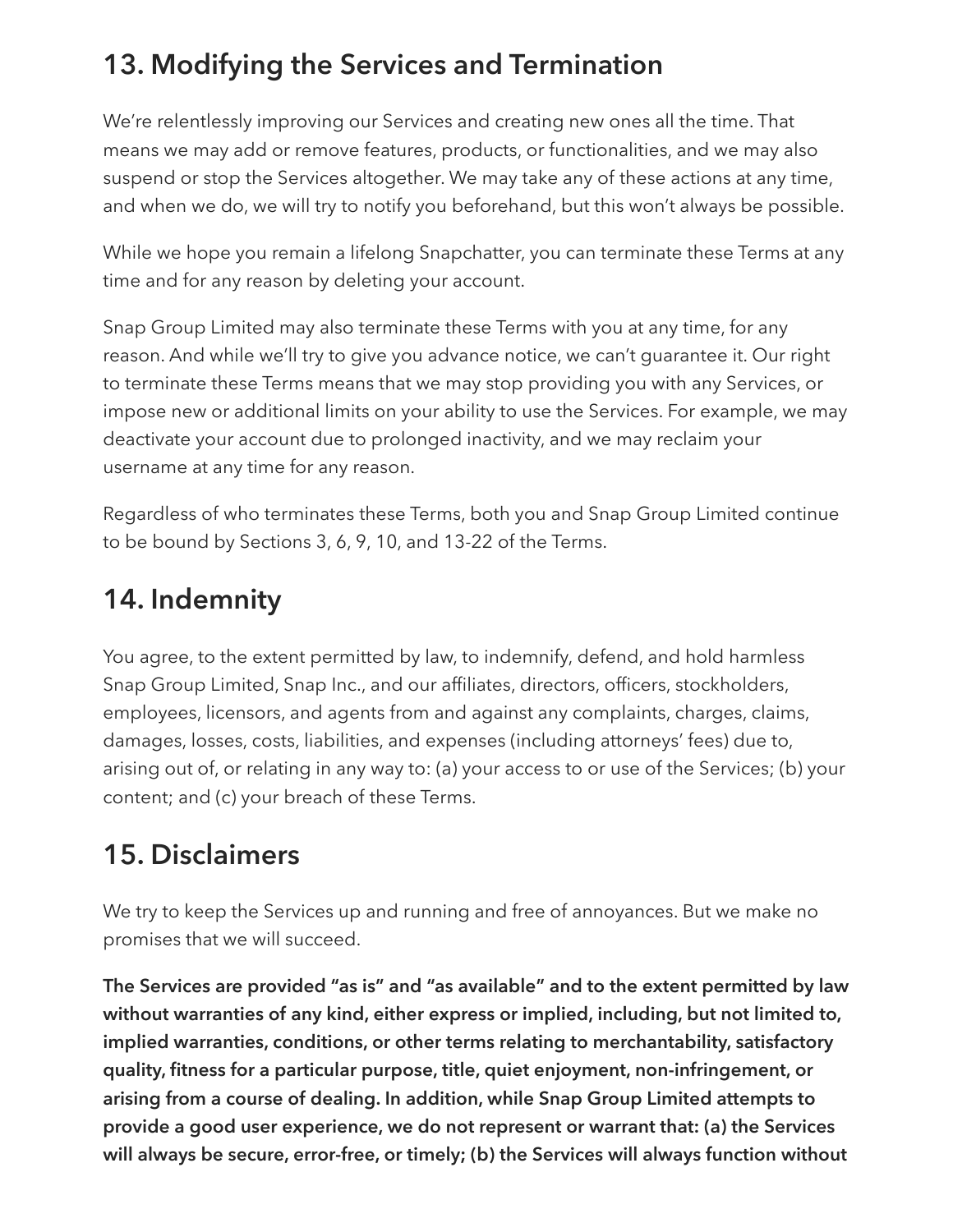delays, disruption, or imperfections; or (c) that any content or information you obtain through the Services will be timely or accurate.

Snap Group Limited, Snap Inc., and their affiliates take no responsibility and assume no liability for any content that you, another user, or a third party creates, uploads, posts, sends, receives, or stores on or through our Services. You understand and agree that you may be exposed to content that might be offensive, illegal, misleading, or otherwise inappropriate, none of which Snap Group Limited, Snap Inc., nor their affiliates will be responsible for.

### 16. Limitation of Liability

When permitted by law, Snap Group Limited, Snap Inc., and our affiliates, directors, officers, stockholders, employees, licensors, and agents, will not be liable for any indirect, incidental, special, consequential, punitive, or multiple damages, or any loss of profits or revenues, whether incurred directly or indirectly, or any loss of data, use, goodwill, or other intangible losses, resulting from: (a) your use of the Services or inability to use the Services; (b) your access to or inability to access the Services; (c) the conduct or content of other users or third parties on or through the Services; or (d) unauthorized access, use, or alteration of your content, even if Snap Group Limited has been advised of the possibility of such damages. In no event will Snap Group Limited, Snap Inc., or their affiliates' aggregate liability for all claims relating to the Services exceed the greater of £100 GBP or the amount you paid Snap Group Limited, if any, in the last 12 months.

Some jurisdictions do not allow the exclusion or limitation of certain damages, so some or all of the exclusions and limitations in this section may not apply to you.

#### <span id="page-21-0"></span>17. Dispute Resolution, Arbitration

If you have a concern, let's talk. Go ahead and [contact](https://support.snapchat.com/) us first and we'll do our best to resolve the issue.

Some of our Services may have additional terms that contain dispute-resolution provisions unique to that Service or your residency.

If you are using the Services on behalf of a business (rather than for your personal use), you and Snap Group Limited agree that to the extent permitted by law, all claims and disputes between us arising out of or relating to these Terms or the use of the Services will be finally settled under the LCIA [Arbitration](http://www.lcia.org/Dispute_Resolution_Services/lcia-arbitration-rules-2014.aspx) Rules, which are incorporated by reference into this clause. There will be one arbitrator (to be appointed by the LCIA),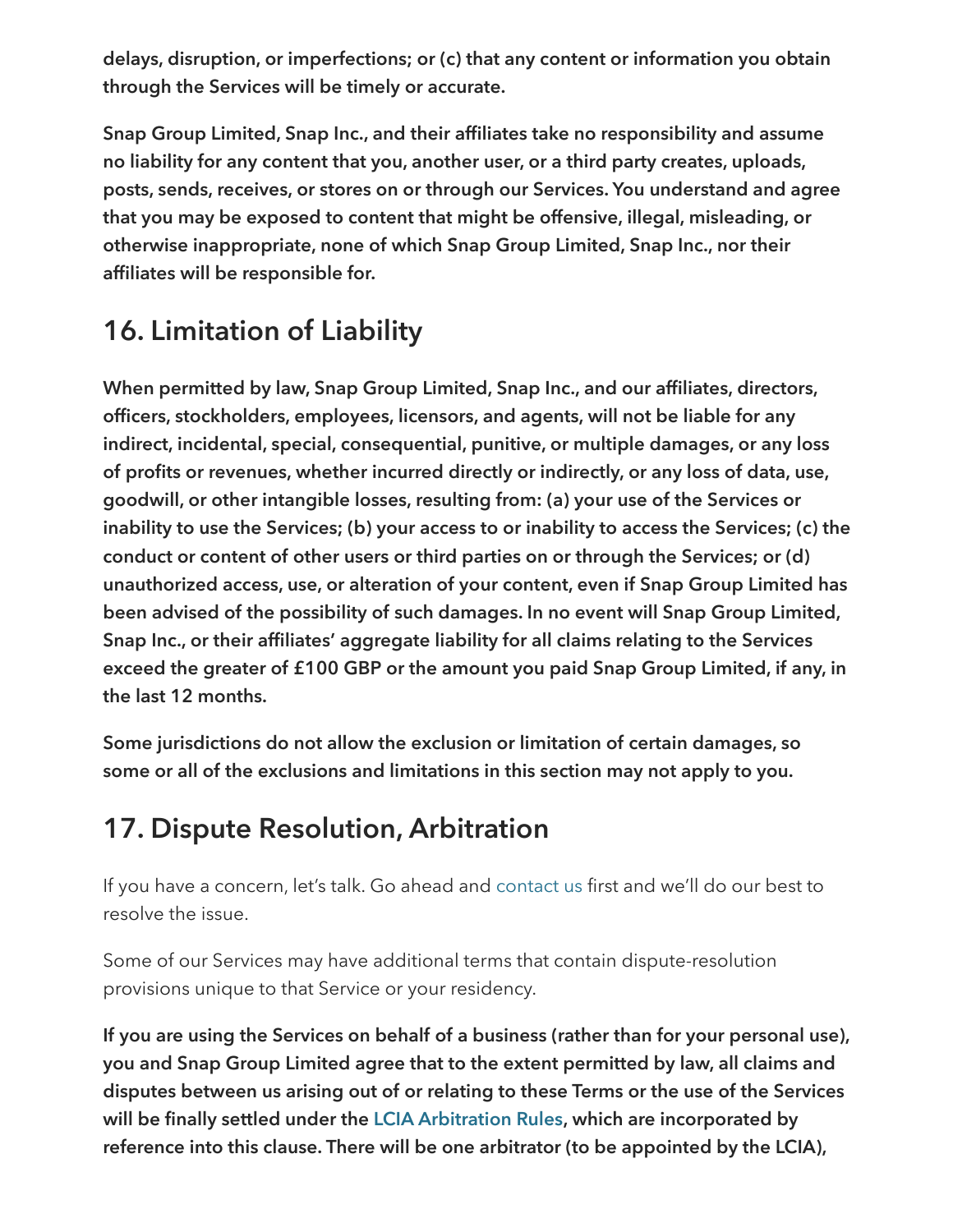the arbitration will take place in London, and the arbitration will be conducted in English. If you do not wish to agree to this clause, you must not use the Services.

### 18. Exclusive Venue

To the extent the parties are permitted under these Terms to initiate litigation in a court, both you and Snap Group Limited agree that all claims and disputes (whether contractual or otherwise) arising out of or relating to the Terms or the use of the Services will be litigated exclusively in the courts of England in the United Kingdom, unless this is prohibited by the laws of the country where you reside. You and Snap Group Limited consent to the exclusive jurisdiction of those courts.

### 19. Choice of Law

The laws of England and Wales govern these Terms and any claims and disputes (whether contractual or otherwise) arising out of or relating to these Terms or their subject matter. The courts in some countries may not apply the laws of England and Wales to some disputes related to these Terms. If you reside in one of those countries, the laws of your home country may apply to those disputes.

## 20. Severability

If any provision of these Terms is found unenforceable, then that provision will be severed from these Terms and not affect the validity and enforceability of any remaining provisions.

## 21. Additional Terms for Specific Services

Given the breadth of our Services, we sometimes need to craft additional terms and conditions for specific Services. Those additional terms and conditions, which will be available with the relevant Services, then become part of your agreement with us if you use those Services. If any part of those additional terms and conditions conflicts with these Terms, the additional terms and conditions will prevail.

## 22. Final Terms

- These Terms (together with any additional terms applicable to specific Services you use) make up the entire agreement between you and Snap Group Limited and supersede any prior agreements.
- These Terms do not create or confer any third-party beneficiary rights.